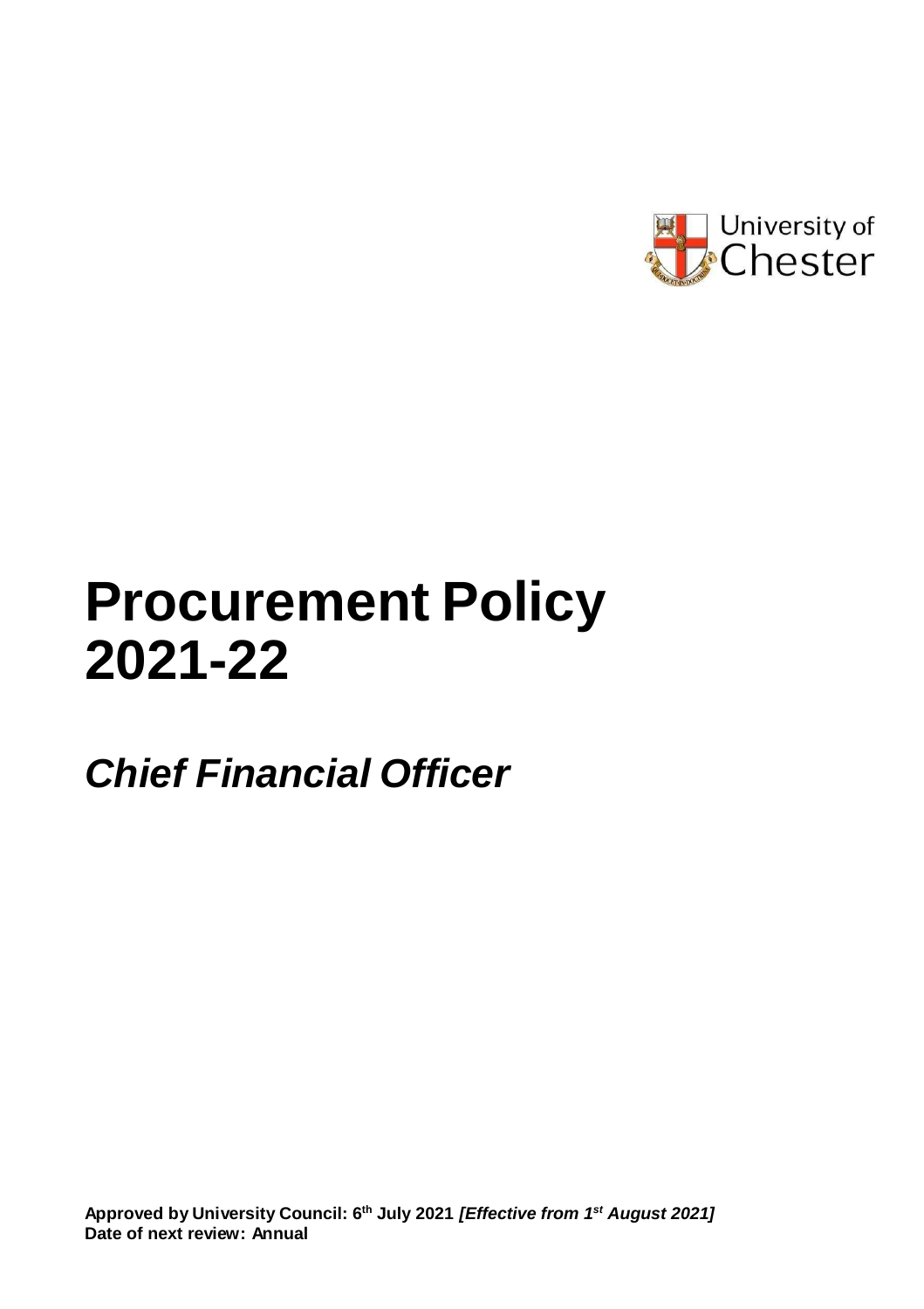# **CONTENTS**

| 1.                                                | <b>Procurement Strategy</b>                         | $\overline{2}$ |  |
|---------------------------------------------------|-----------------------------------------------------|----------------|--|
| 2.                                                | <b>Procurement Policy</b>                           | 3              |  |
| 3.                                                | <b>Procurement Procedure</b>                        | $\overline{7}$ |  |
| 4.                                                | <b>Framework Agreements</b>                         | 14             |  |
| 5.                                                | University Purchasing Contracts & Agreements        | 16             |  |
| 6.                                                | UK Public Procurement Regulations & Tenders         | 17             |  |
| <b>Appendices</b>                                 |                                                     |                |  |
|                                                   | Appendix 1: Limits within the Financial Regulations | 19             |  |
| 21<br>Appendix 2: Summary of VFM Responsibilities |                                                     |                |  |
| Appendix 3: Specification Writing                 |                                                     |                |  |
|                                                   | 23<br>Appendix 4: The Purchasing Process            |                |  |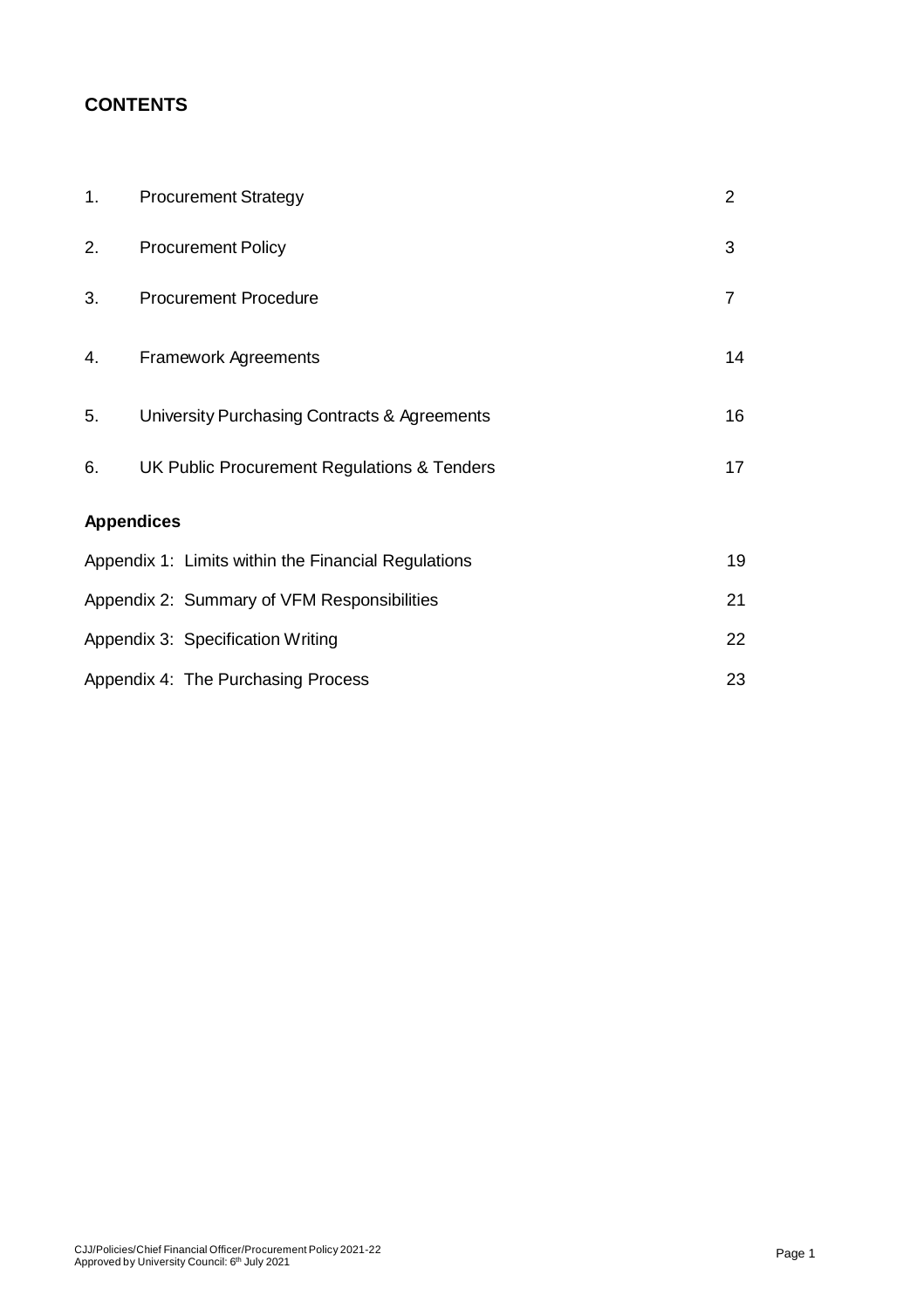

# **1 PROCUREMENT STRATEGY**

- 1.1 The University's Procurement Strategy is to support the University's strategic objectives and value for money, (VFM), agenda by:
	- Ensuring value for money is achieved through the efficient and effective use of University resources.
	- Developing a strong procurement function that has the visible support of the University's Strategic Executive Team.
	- Ensuring probity and regularity in the University's procurement activities.
- 1.1.1 The University's strategic objectives will be supported by the following specific procurement objectives. The University will:
	- Identify and disseminate information and advice on good procurement practice.
	- Improve the use of procurement management and information systems.
	- Promote co-operative procurement arrangements across University Departments and Faculties, between institutions and with relevant consortia.
	- Measure the performance and effectiveness of procurement by application of the sector's Procurement Value Survey (PVS).
	- Promote procurement practices that recognise our environmental responsibilities and contribute to environmental sustainability, using our purchasing power to have a positive impact.
	- Deliver value to society by encouraging the participation of small and medium enterprises in procurement exercises.
	- Promote equality in the procurement of goods, services and works.
	- Promote awareness of the Modern Slavery Act 2015 across our supply chains and to monitor potential risk areas.
	- Improve the training and skills of those involved in procurement.
	- Analyse supplier expenditure and manage supplier relationships to minimise market and business risk, including the use of Service Level Agreements (SLAs) and Key Performance Indicators (KPIs).
	- Promote the use of e-procurement to minimise transaction costs and improve efficiency.

# **1.2 Approach**

- 1.2.1 We will seek to achieve continuous improvement in the following ways:
	- continually assess our performance against the agreed performance indicators both at Strategic Executive Team and University Council levels
	- benchmark our own performance against our performance indicators externally, and internally by breaking these down to academic and service function level
	- investigate areas where the benchmarks suggest that we are underperforming or underachieving to establish how we can revise our practices and approaches to improve our performance
	- undertake process improvement reviews in areas that have been assessed by management as falling short in terms of the benefit they are providing to the institution either currently, or into the future
	- provide training and development opportunities in VFM thinking and appraisal techniques for all staff involved with procurement activity.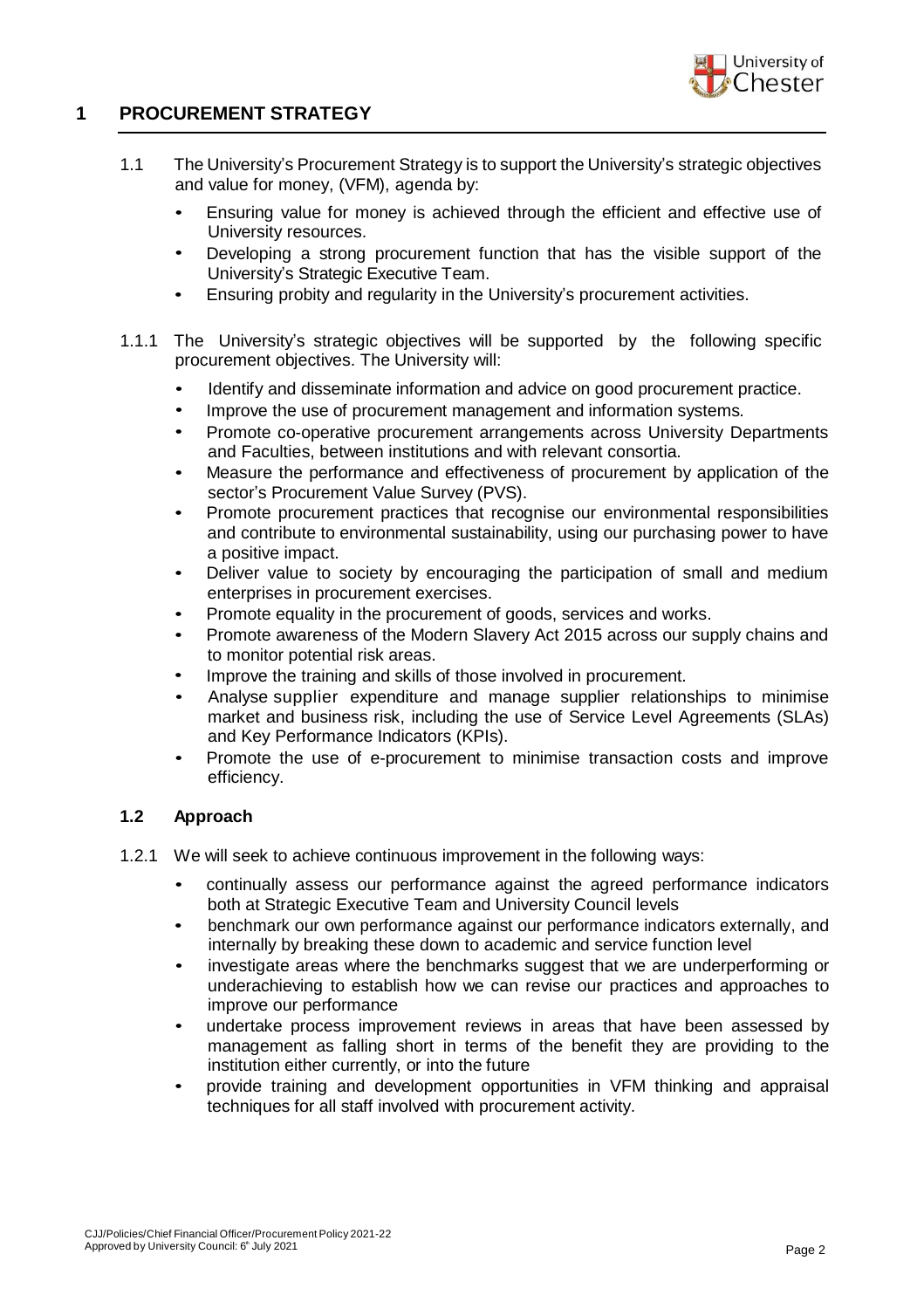

2.1 The Procurement Policy is a part of the University Financial Regulations and as such is integral to the business processes of the University. It is important that the policy is understood and adhered to so that the University can deliver significant efficiencies and savings.

#### **2.2 Sustainable Procurement Aims**

- 2.2.1 As a major local business, and as part of the wider national Higher Education sector, the University of Chester's procurement decisions also consider the environmental, social and economic impact of activities through design, material selection, manufacture, transportation, usage and disposal options of the goods, services and works required.
- 2.2.2 The University's Procurement Policy aims to mitigate the effects that the University's activities have on the environment, and to use our purchasing power to create positive impact. To achieve this, we will:
	- Support local skills and capabilities.
	- Seek to reduce direct and indirect greenhouse gas emissions across our estate and projects under our control;
	- Embed zero waste thinking in all aspects of our operations and supply chain;
	- Aim to procure products directly, or through our supply chain, from recognised responsible sources.
	- Audit the University's spending in order to identify, and where possible, encourage best practice across our supply chains;
	- Encourage and persuade suppliers to operate better production processes, supply more environmentally friendly products and help spread improvements throughout the supply chain;
	- Provide guidance and training to encourage staff involved in purchasing to adopt more sustainable purchasing policies to reduce costs and the environmental impact of goods and services we buy;
	- Consider suppliers' environmental performance and whole life costs.
- 2.2.3 The University will also use the NETpositive Supplier Engagement Tool [\(https://supplierengagementhe.net-positive.org/\)](https://supplierengagementhe.net-positive.org/) to encourage our suppliers to create bespoke action plans to demonstrate and facilitate a commitment to improving social, economic and environmental impacts, helping to embed sustainability within the supply chain.

#### **2.3 PRINCIPLES OF VFM**

2.3.1 The University has a duty of care to ensure that public funds are managed correctly and that value for money for all purchases is sought. To do so, we must ensure the best use of the resources we have available in order to achieve the desired output and maximise the benefit achieved from that output.

#### 2.3.2 **Objectives of VFM**

• To appraise the institution's operational effectiveness and increase the efficiency and effectiveness of our systems and processes that seek to fulfil the corporate plan.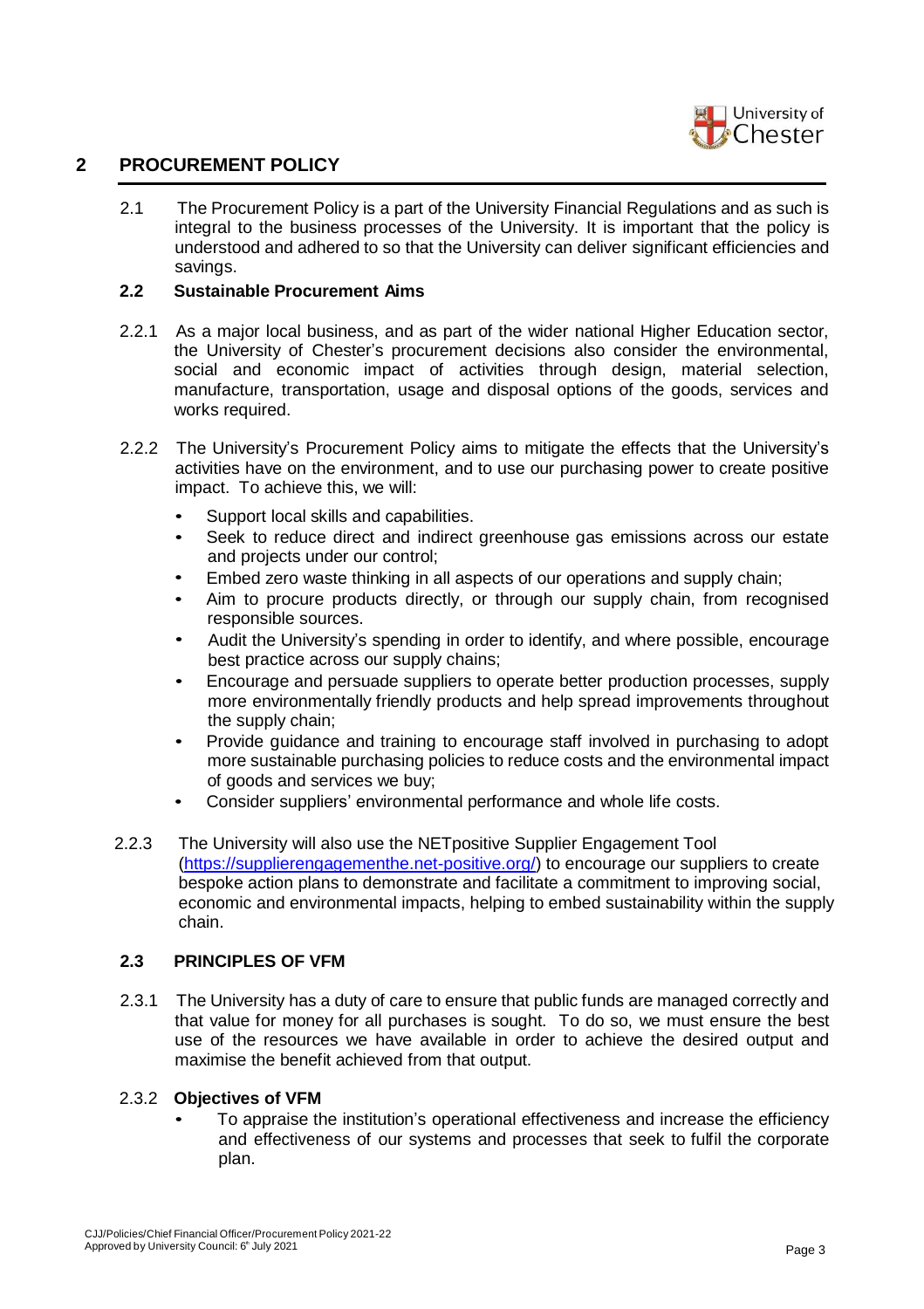

- To embed efficiency and effectiveness, maintaining costs at affordable levels throughout the institution.
- To balance economic, social and environmental factors towards meeting sustainability aims, as part of our strategy.
- To challenge current practices and approaches in order to improve performance and position the institution to meet future challenges.
- To apply the lessons learned from investigations and reviews in order to maximise value for money.

#### **2.4 Responsibilities**

- 2.4.1 The responsibility for VFM lies with all members of staff of the University of Chester and is not restricted to those with resource or financial responsibilities.
- 2.4.2 The University Council is required to satisfy itself that VFM is being sought and achieved from the use of public funds. The University Council has determined that the University should extend this principle to all its funds.
- 2.4.3 The Audit & Risk Management Committee is required, under the Office for Students (OfS) Audit Code of Practice, to satisfy itself that adequate arrangements are in place to promote economy, efficiency and effectiveness. The Committee is required to relay its view on the arrangements to the University Council in its annual report.
- 2.4.4 The Strategic Executive Team has the executive responsibility to put in place arrangements that will ensure VFM is being sought. The Strategic Executive Team (and the Secretary to the University Council /Audit & Risk Management Committee) have a responsibility to keep the University Council and Audit & Risk Management Committee advised of VFM issues (for example, the publication of relevant advice or reports). To help discharge this responsibility, the University has established and maintains a 'VFM Steering Group' that will be responsible for providing advice to the Strategic Executive Team on VFM matters.
- 2.4.5 The VFM Steering Group will be presented with a performance plan to identify and monitor how the University is meeting its VFM objectives.
- 2.4.6 Managers have the executive responsibility to maintain an awareness of good practices in their own area of operation and to ensure that these are followed.
- 2.4.7 All staff should endeavour to seek and achieve VFM in all activities and to bring to management's attention any opportunities for improvement.
- 2.4.8 The Higher Education Procurement Value Survey (PVS) Annual Return will be the model used by the University to capture all procurement efficiencies. It is the responsibility of the Procurement Manager via the Chief Financial Officer to provide OfS annually of the efficiencies achieved by the University if required.

# **2.5 Reporting**

2.5.1 The Value for Money Steering Group will produce an annual report detailing key developments and achievements.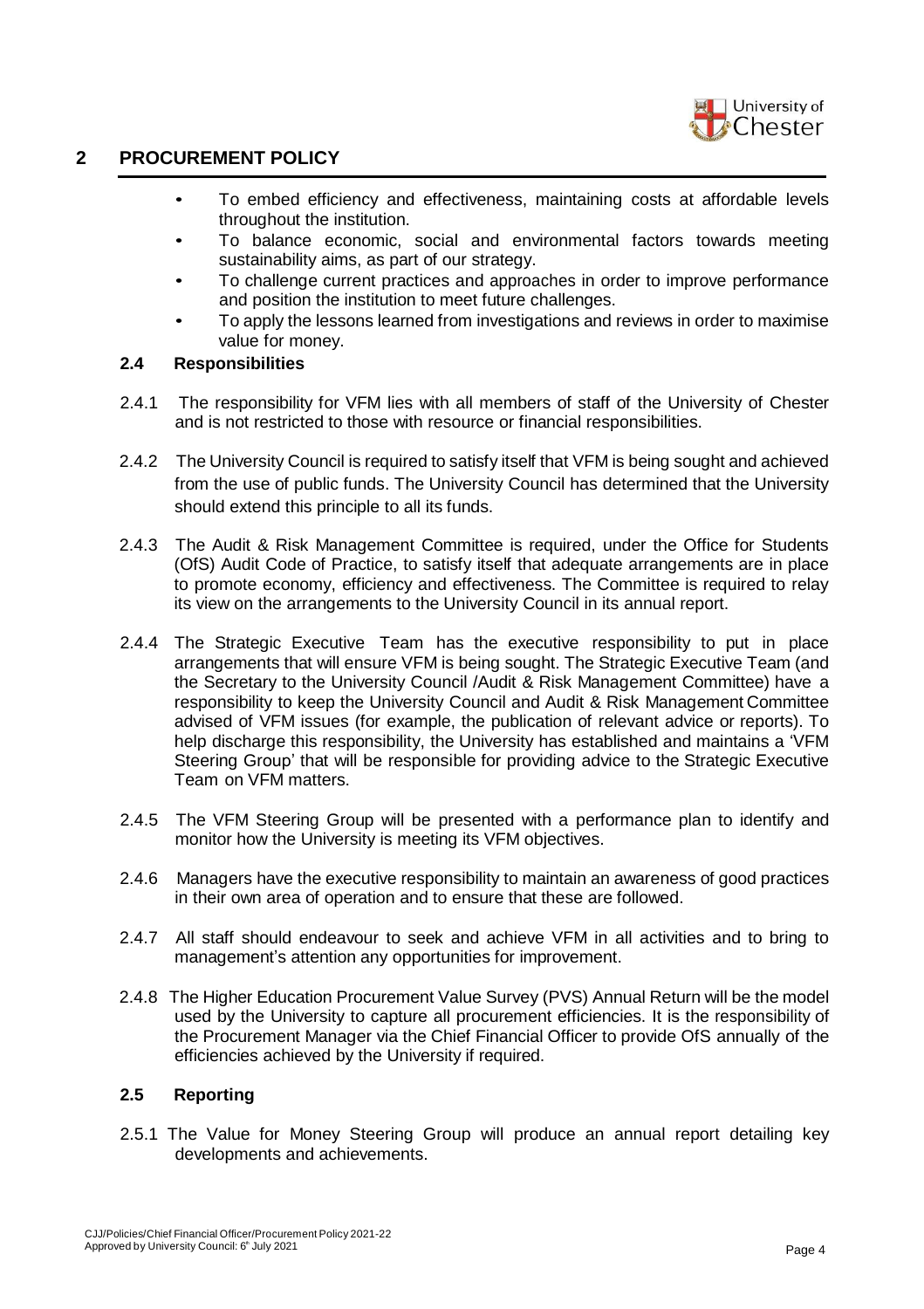

- 2.5.2 The Audit & Risk Management Committee will receive a progress report at each of its meetings to enable progress against the performance improvement plan to be monitored. The Committee will also receive details of the institution's performance through receipt of the annual report from the Value for Money Steering Group.
- 2.5.3 Any findings and recommendations arising from VFM activities will be fed into the annual operating review, through the SET. Progress against all actions arising from VFM activities will be tracked through to resolution by the SET.

#### **2.6 Authority to Purchase**

- 2.6.1 The deployment of the University's resources is the responsibility of the University Council exercised through the Planning & Resources Committee.
- 2.6.2 Reporting to the Chief Financial Officer, the Procurement Manager is responsible for:
	- ensuring that the University's Procurement Policy and procedures are known and observed by all who are involved in purchasing for the University;
	- advising on matters of University procurement policy and practice;
	- advising and assisting faculties and departments where required on specific departmental purchases;
	- establishing appropriate supply arrangements on behalf of University faculties, departments and budget centres to meet their value for money obligations;
	- the drafting and negotiation of all large-scale purchase contracts undertaken by the University, in collaboration with the responsible faculty or department;
	- ensuring that the University's procurement activities comply with legislative and regulatory requirements.
- 2.6.3 The University operates a devolved procurement procedure whereby authority to commit funds is delegated to heads of department and designated budget holders (authorised persons) supported by central monitoring and specialist accounting and procurement advice.
- 2.6.4 In exercising this delegated authority, authorised persons are required to observe the University's relevant policies and procedures. The names of all such authorised persons specimen signatures and expenditure limits must be lodged in advance with the Finance Department. Such persons may be given authority to sign orders and/or approve for their head of department, committing departmental funds, or to sign and/or approve invoices authorising payment for goods received or services rendered, subject to adequate segregation of duties within the relevant department.
- 2.6.5 Deans/Heads of Department are responsible for procuring the goods and services they require within defined budgets. Purchasing authority may be delegated to designated budget holders within a department. In exercising this delegated authority, budget holders are required to observe the University's policies and procedures regarding the authorisation of expenditure and procurement.
- 2.6.6 No one is authorised to commit the University without first ensuring there are sufficient funds to meet the purchase. This practice applies to all purchases regardless of the source of funding.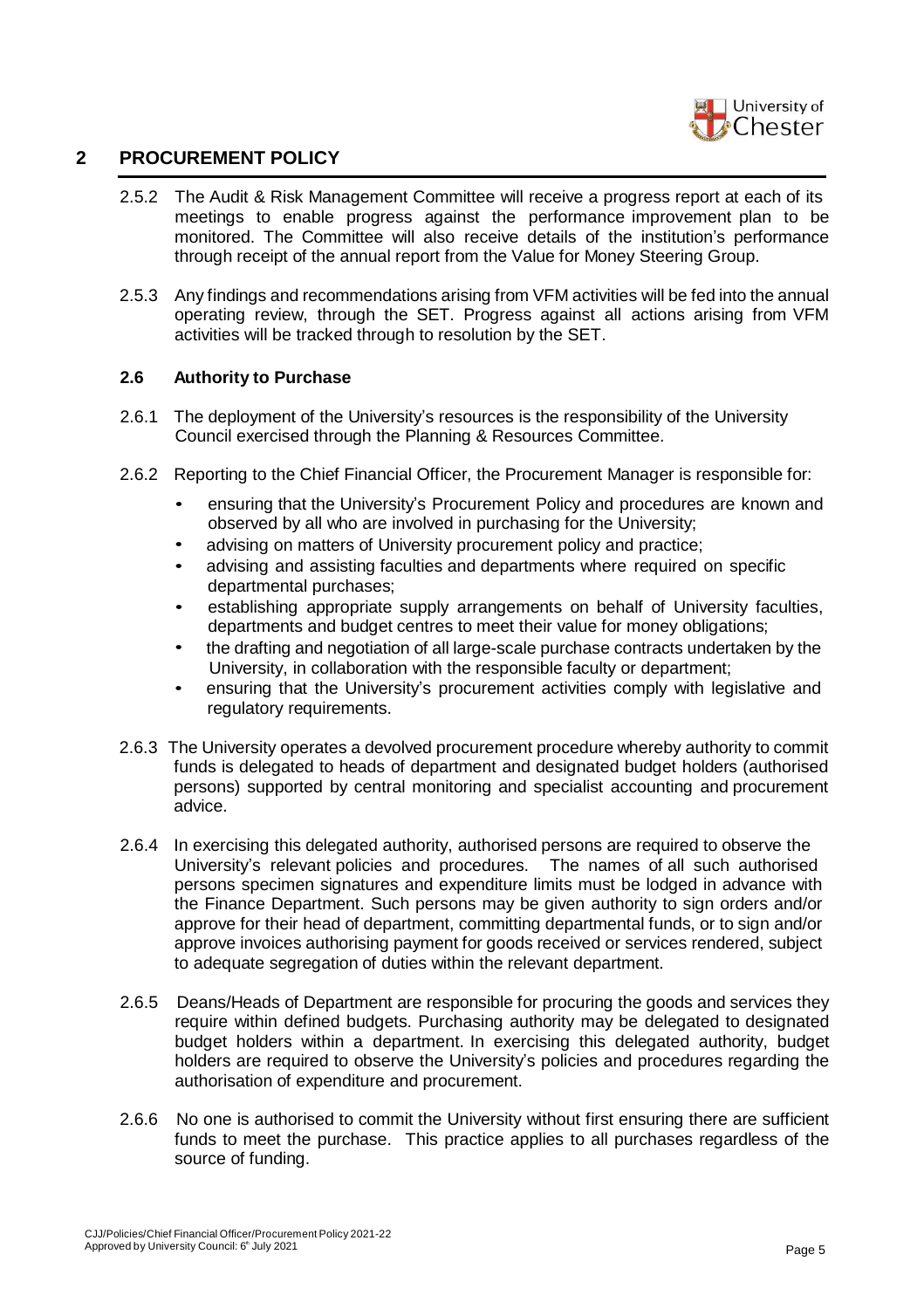

- 2.6.7 In addition, only bona fide expenditure, as outlined in the financial procedures, may be authorised from University funds.
- 2.6.8 The University requires all budget centres and grant holders, irrespective of the source of funds, to obtain goods, services and works that meet the most economically advantageous criteria consistent with quality and delivery requirements and in accordance with sound business practice. Factors to be considered in determining most economically advantageous are noted in the procurement procedures, and it should be noted that "most economically advantageous" does not necessarily mean "lowest price".

#### **2.7 University Buyers' Network**

- 2.7.1 The University Buyers Network comprises of staff from across the University who undertake purchasing duties as part of their role.
- 2.7.2 Being a member of the group and participating within it enables group members to network with colleagues from other faculties and departments. It also allows members of staff to explore procurement processes, broaden their knowledge, share best practice, and utilise each other's experience."
- 2.7.3 The Network provides a forum for members to raise issues regarding purchasing and procurement. Members can provide feedback on supplier's performance and share information from meetings with respective faculties and departments.

#### **2.8 NWUPC Category Group Representatives**

2.8.1 Nominated University Buyers will represent the University on the NWUPC Category Groups. It will be their responsibility, through the University Procurement Manager, to ensure the circulation of NWUPC information to interested purchasers within the University and also to provide feedback to the NWUPC from all University areas who purchase under the relevant categories.

#### **2.9 General Principles**

- 2.9.1 The University requires all authorised persons, irrespective of the source of funds, to obtain supplies, equipment and services that meet the most economically advantageous criteria so as to achieve best value for money.
- 2.9.2 Procurement thresholds apply to the anticipated contract value if the contract term is less than 4 years; or for recurrent requirements, are based on the estimated total expenditure from the last 4 years (Appendix 1).

#### **2.10 Failure to Comply**

2.10.1 Failure to comply with the University's procurement policies and procedures may result in the University incurring unnecessary or excessive expenditure. This may result in disciplinary procedures against the individual(s) concerned.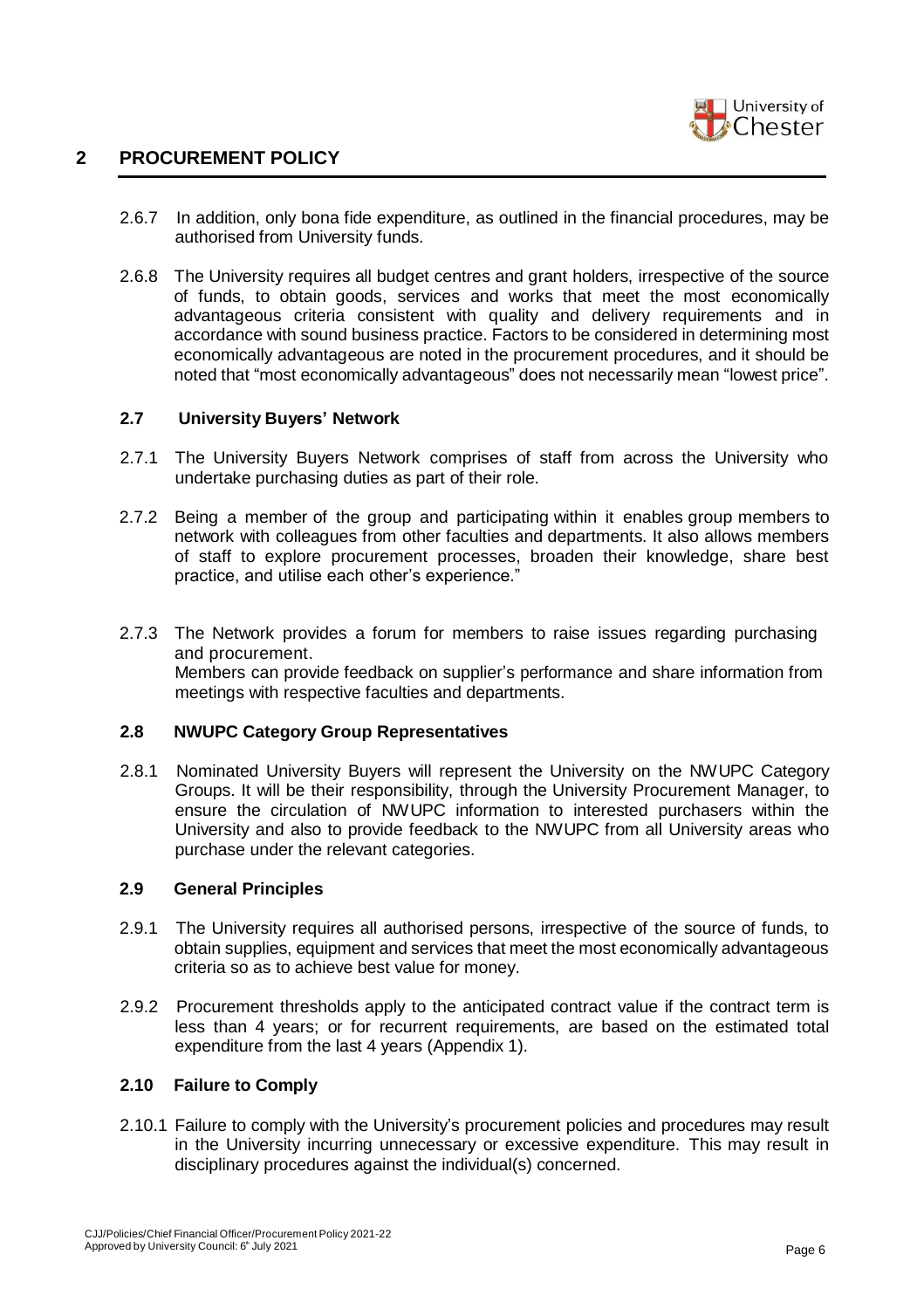

#### **3.1 Establishing the Appropriate Procurement Procedure**

- 3.1.1 When planning a purchase or procurement activity consider if it is necessary. Check whether the goods or services are already available from other departments or faculties within the University. This supports best value in maximising the use of existing resources and sustainable procurement in reducing unnecessary purchases.
- 3.1.2 When seeking "quotations" or undertaking a "tender" process, the determination of most economically advantageous offer should consider the "whole life" of the products or services being supplied, such as those factors outlined in Appendix 3.
- 3.1.3 The value of procurement is based on the overall value of the total requirement and not the value of individual contracts. It is not permissible to try and break down procurement into smaller constituent requirements so as to avoid undertaking the appropriate tender process or to avoid undertaking a full UK Public Procurement Regulations procedure.

#### **3.2 Pre-Quotation/Tender Due Diligence:**

- 3.2.1 All departments and staff must ensure:
	- they have obtained the necessary approval prior to purchase and that sufficient budget is available to meet the expenditure;
	- reasonable and sufficient timescales have been allowed for a fully compliant procurement procedure to be conducted and to enable tenderers to be able to provide a quality response to the quotation/tender documents.
- 3.2.2 Prior to obtaining quotations or conducting a tender exercise, staff are requested to liaise with the Procurement Manager to identify whether:
	- an existing corporate contract is already in place;
	- the requirement can be met by national consortium frameworks such as: NWUPC, or CCS and if so, to conduct a "further competition", to allow contracts to be "called off";
	- When purchasing under a framework, staff should always state the framework name and reference number when obtaining quotes. The framework details should also be included on the purchase order to ensure the University has evidence of using the framework and to ensure the purchase has benefitted from framework terms and discounts.
	- collaborative contracts exist amongst other public sector organisations that are also accessible to the University.
- 3.2.3 Should it be necessary to undertake a new quotation/tender exercise, prospective suppliers can be identified either through advertising at a local, regional or national level or by approaching known suppliers. If there are few suppliers, the market should be searched; where there are many suppliers' justifiable restrictions should be placed on the tenders.

Information on suppliers may also be obtained from:

- trade directories,
- trade journals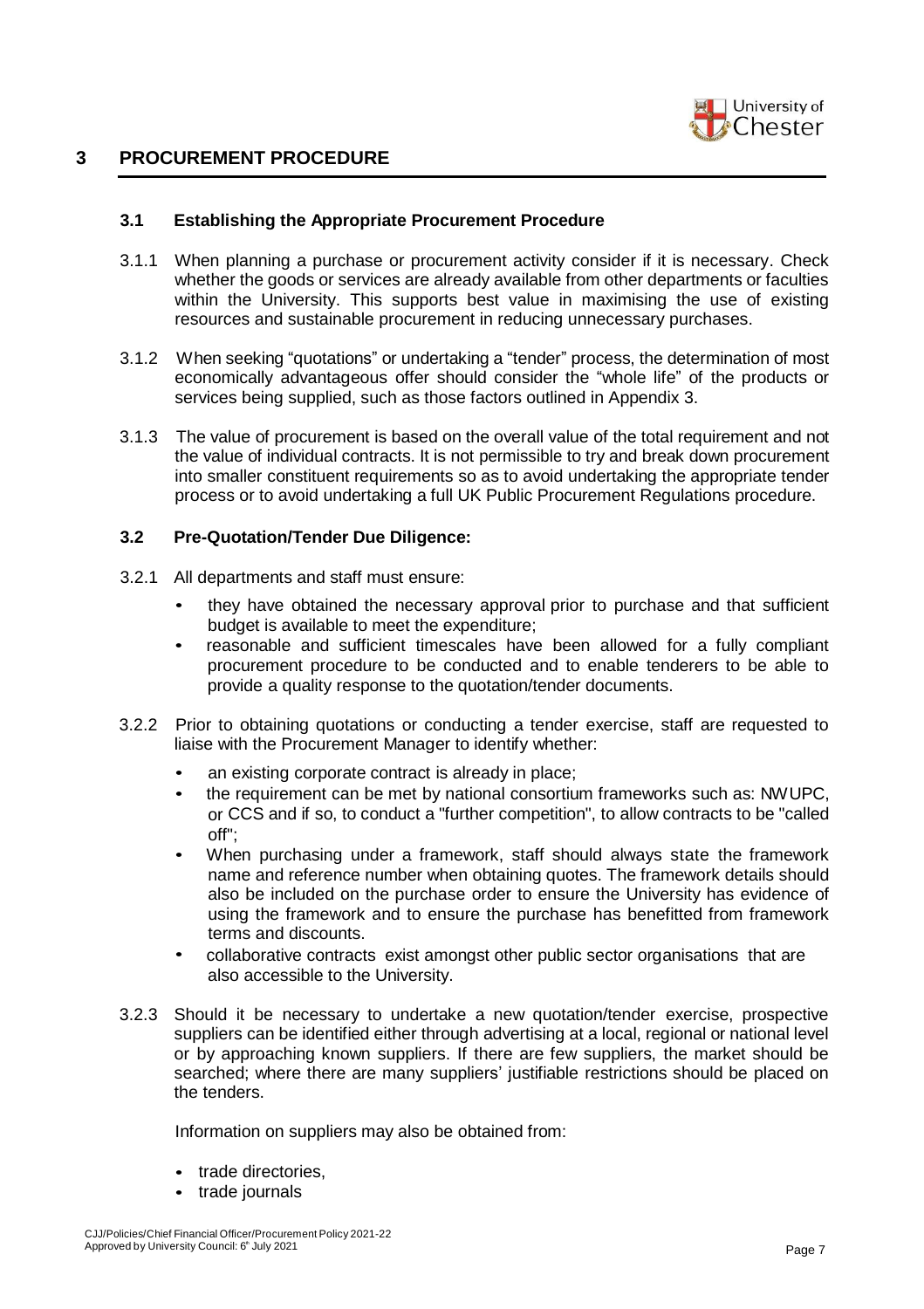

- specialist departments' libraries
- NWUPC website
- 3.2.4 It is recommended that the Procurement Manager is contacted to advise on the selection of prospective suppliers.
- 3.2.5 Where there is the potential for regular or annual requirements, please liaise with Procurement Services as there may be the opportunity to obtain better value for money by aggregating requirements and scoping a corporate contract.

#### **3.3 Responsibility for Specification**

- 3.3.1 It is the responsibility of the budget holder responsible to draw up the specification. Either the Budget Holder or Departmental Section Manager is regarded from this point as the "project leader" and will be responsible for ensuring compliance with all aspects of the tendering procedure.
- 3.3.2 The guiding principle is the provision of an equitable specification covering the expected quality and manufacturing standards, service level standards and functionality which allows all tendering suppliers to quote on equal terms. The inclusion of brand names in the specification is strictly prohibited.
- 3.3.3 Further information is provided within Appendix 3.

#### **3.4 Quotations**

- 3.4.1 "Quotation" refers to procurements made up to £49,999 (excluding VAT), which are sought and managed by the individual Department/Faculty. When seeking quotations, verify the terms and conditions that would apply and ensure they meet with our University's requirements, prior to actually committing to a Purchase Order. Advice should be sought from both the Procurement Manager and the Chief Financial Officer before agreement is given to any amendments to contractual terms and conditions.
- 3.4.2 Quotations should be obtained for all purchases over a specific value as shown in Appendix 1.

#### **3.5 Tenders**

- 3.5.1 "Tenders" is a term used for procurements of £50,000 (excluding VAT) or more, conducted via Procurement Services working with the faculty or department and using the e-tendering portal, In-Tend.
- 3.5.2 A formal tendering procedure must be initiated for all goods, services and works that are likely to exceed the threshold value shown in Appendix 1, unless identified as an exception, (Section 3.18).
- 3.5.3 For all tenders, at least 3 suppliers must be invited to tender, ideally more than 3 should be invited whenever this is possible. Exceptionally, where fewer than 3 suppliers are in a position to supply the required goods or services, please liaise with the Procurement Manager for advice.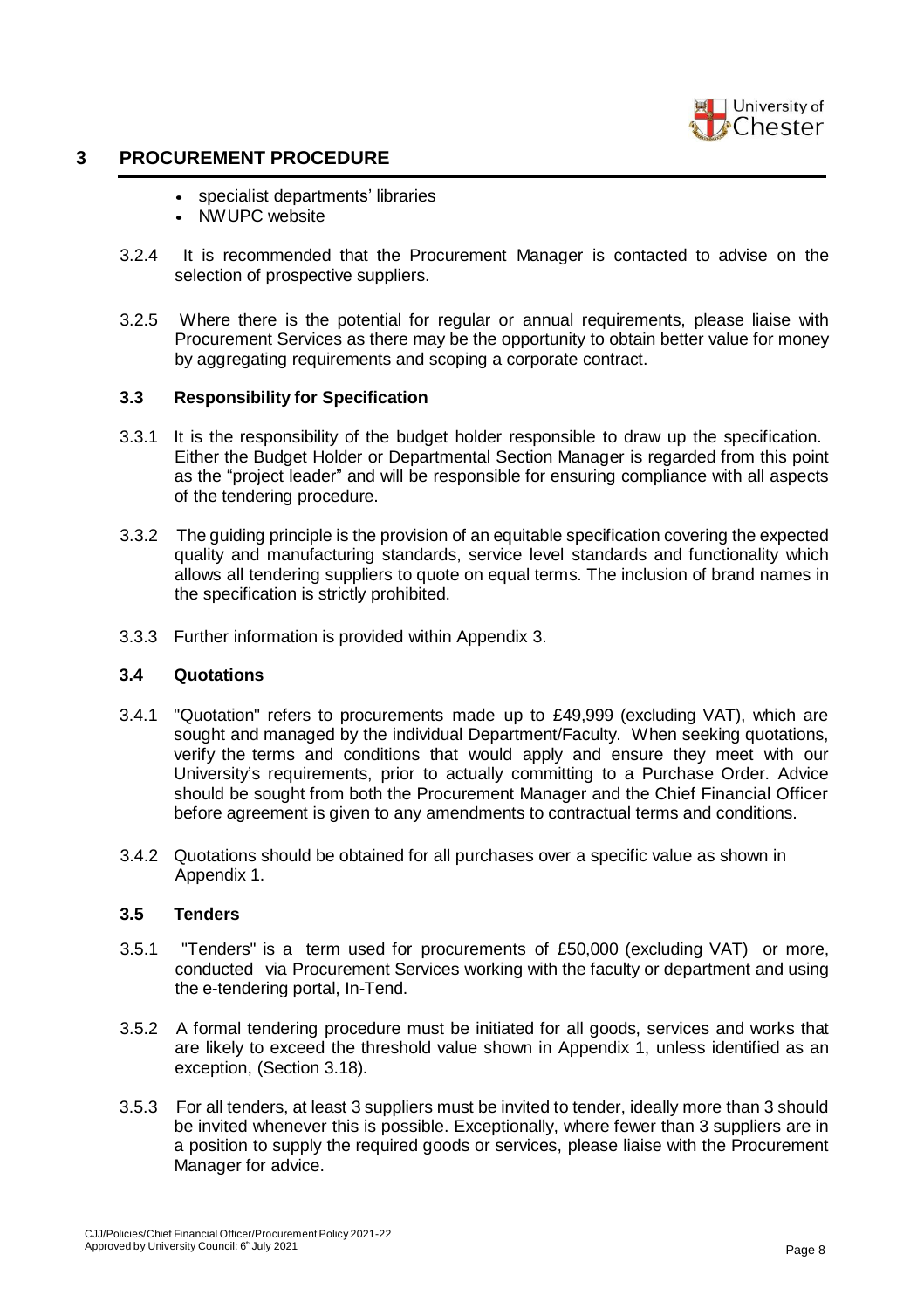

- 3.5.4 In all cases of formal tender, the advice and assistance of the Procurement Manager, who will manage the tendering process, must be sought. The University's Terms & Conditions of contract will apply to all tenders.
- 3.5.5 The tendering process must be applied consistently and all staff involved with tendering, must be able to verify that during their involvement, the tendering procedure has been adhered to.
- 3.5.6 Any person involved in the tendering process who has a personal interest in any tender must declare this at the start of the process. Failure to do so could result in disciplinary action.
- 3.5.7 Under no circumstances should any member of staff take action to deviate from the stated tendering process, without the express approval of the Chief Financial Officer. Any breach of the procedure must be reported to the Chief Financial Officer and the staff concerned may be subject to disciplinary action.

#### **3.6 The Invitation to Tender Document**

- 3.6.1 Invitations to tender must be issued via Procurement Services. All tender documents will be published, issued and returned via the In-Tend e-tendering portal.
- 3.6.2 The Invitation to Tender (ITT) Documents must include:
	- the specification and any drawings;
	- the University terms and conditions of tender
	- any special instructions or additional terms.
	- The University Sustainability Policy
	- University tender forms and templates are available from portal: <https://portal1.chester.ac.uk/procurement/Pages/formsandtemplates.aspx>

#### **3.7 Tender Returns & Access to Tender Documents**

- 3.7.1 Tenders will be published and returned via the University e-tendering portal In-Tend.
- 3.7.2 The faculty or department project lead will advise Procurement Services of staff members to be attached as Project Users to the tender on In-Tend, who will then liaise with Procurement Services to respond to any clarification questions.
- 3.7.3 In exceptional circumstances printed tender submissions may be permitted. Please liaise with the Academic Secretary or the Procurement Manager where applicable.

#### **3.8 Tender Opening**

3.8.1 All tenders are to be opened by one of the Academic Secretary, Procurement Manager and Chief Financial Officer.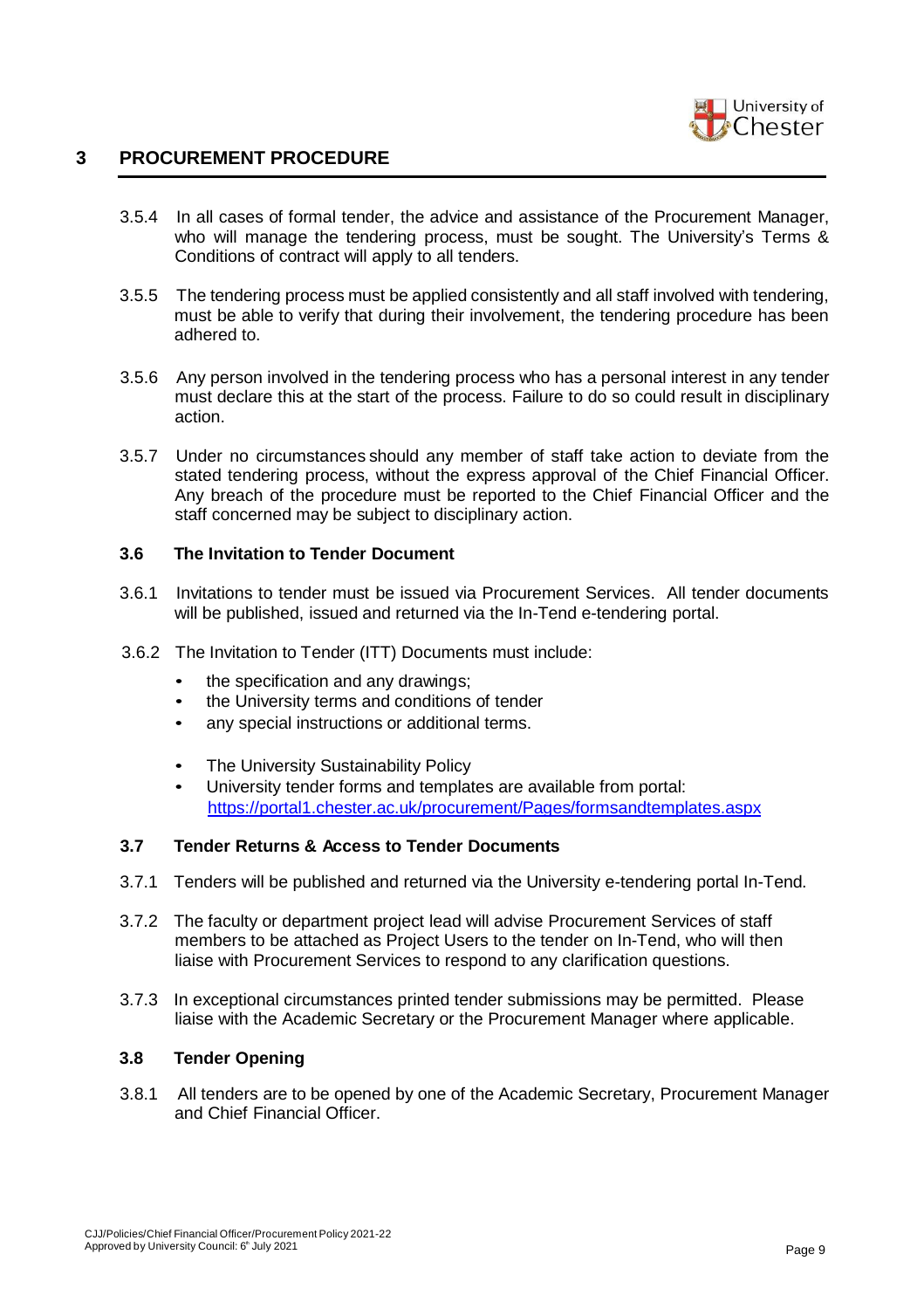

#### **3.9 During the Tender Process**

3.9.1 During the tendering process, details of tenders must be kept confidential and not be disclosed to anyone outside the University.

#### **3.10 Tender Evaluation**

- 3.10.1 The budget holder making the purchase is responsible for overseeing the evaluation of tenders. Interviews and/or clarification meetings may be conducted as part of the evaluation process, if they are necessary.
- 3.10.2 Suppliers are selected upon evaluation of price and quality criteria as detailed within the quotation and/or tender document. The relative weightings of the criteria should be appropriate for the goods/services/works being procured. The supplier/s selected must satisfy the most economically advantageous criteria, which may not necessarily be based upon being the lowest price.

#### **3.11 Tender Award Decision:**

- 3.11.1 The Department/ Faculty must provide Procurement Services, with details of the Tender Analysis/Report using the Evaluation Matrix workbook which will be prepared by Procurement Services. The matrix must identify the ranking position of all tenderers, breakdown the evaluation scores against the tender criteria and confirm as to whom the award is to be made. Include information that further substantiates the decision in the "Comments" cells for each question and tenderer response which supports the analysis of the tender documents and awarded scores. The comments are a vital record of the panel's scoring decisions and will help inform feedback to tenderers. Information provided will be ratified by a member of Procurement Services and/or the Chief Financial Officer, prior to the tender being awarded.
- 3.11.2 A tender other than the most economically advantageous shall not be accepted until the Chief Financial Officer or Procurement Manager has considered the tender analysis report. The Planning & Resources Committee will receive a report on exceptions, which shall detail the reason for the exception.
- 3.11.3 Depending on the value of the contract, it may be necessary for the University to conduct a formal risk assessment and financial investment appraisal. Queries regarding this matter should first be made with Procurement Services or the Chief Financial Officer.

#### **3.12 Contract Award**

- 3.12.1 Contract awards following a tender must be in writing.
- 3.12.2 Award letters are to be approved and authorised by the Chief Financial Officer. Until authorisation has been confirmed, details of the tender evaluation and proposed award decision must remain confidential to the University and not be disclosed to tenderers.
- 3.12.3 Building/major works contracts are the responsibility of the Planning & Resources Committee.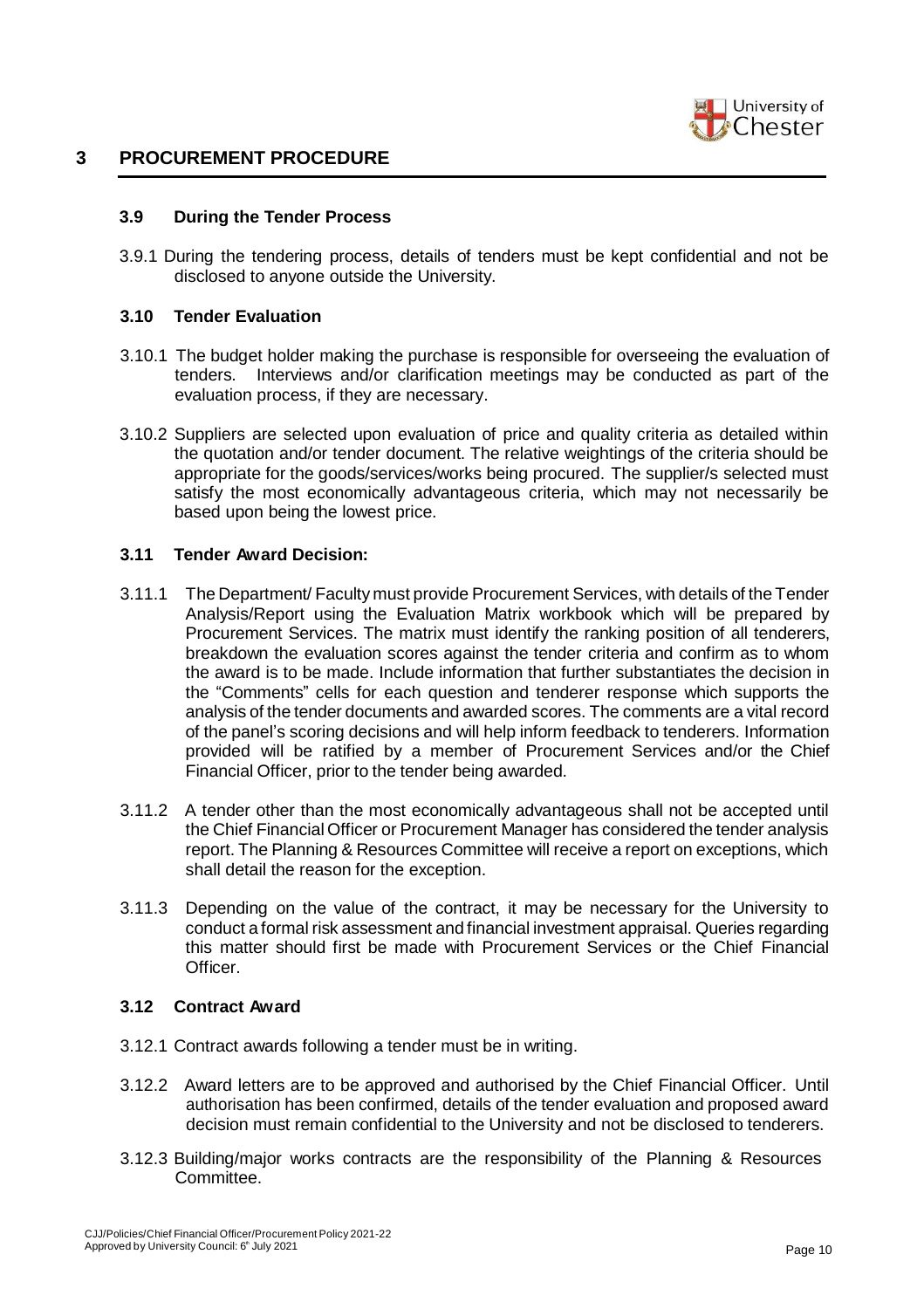

- 3.12.4 Contracts awarded following a tendering process shall not be varied without the prior consent of the Planning & Resources Committee.
- 3.12.5 Contract signature limits shall be in accordance with expenditure authorities set out in Appendix F of the Financial Regulations.
- 3.12.6 Contracts greater than expenditure authority limits and up to £1,000,000 must be signed by one of the Vice-Chancellor, Deputy Vice-Chancellor or Chief Financial Officer. Contracts with a value greater than £1,000,000 must be signed by one of the Vice-Chancellor, Deputy Vice-Chancellor or Chief Financial Officer plus one University Council member of the Planning & Resources Committee or the President of the University Council.

#### **3.13 De-briefing Unsuccessful Suppliers**

3.13.1 Procurement Services will write to all unsuccessful tenderers advising them of the award of contract and thanking them for their participation. Any de-briefing of unsuccessful tenderers must be managed and co-ordinated by Procurement Services in collaboration with the project lead.

#### **3.14 Re-tendering**

3.14.1 It is permissible to re-tender a contract or prospective purchase if it was impossible to select a winning tenderer from the offers received. Those selected must be given equal treatment. There must be no advantage given to any supplier requested to re-tender although it is permissible to advise the suppliers of the general reasons for the retender. It is not permissible to re-tender if there is a clear winner purely in the hope of driving down a price. All processes carried out in tendering must be followed in the case of re- tendering.

#### **3.15 Post Tender Negotiation**

3.15.1 Following selection of the winning tender it may be permissible to enter into post tender negotiation with the preferred supplier only. This may cover any aspects of the prospective contract including price, payment terms, delivery, terms and conditions of contract. Any such negotiations may only be conducted by the Procurement Manager in liaison with the project lead.

#### **3.16 Single Supplier Sourcing**

3.16.1 Single sourcing occurs where there is only one supplier who is capable of supplying the

goods or service. This situation should be avoided if possible.

3.16.2 In exceptional circumstances, where this is the case, if the value of the order is less than the UK Public Contracts Directive Procurement Threshold value, a single tender or quotation may be permitted but must be supported by a single supplier justification. The single supplier justification will not apply to purchases that exceed the UK threshold values. Such purchases are, without exception, subject to the UK Public Procurement Regulations tender procedures.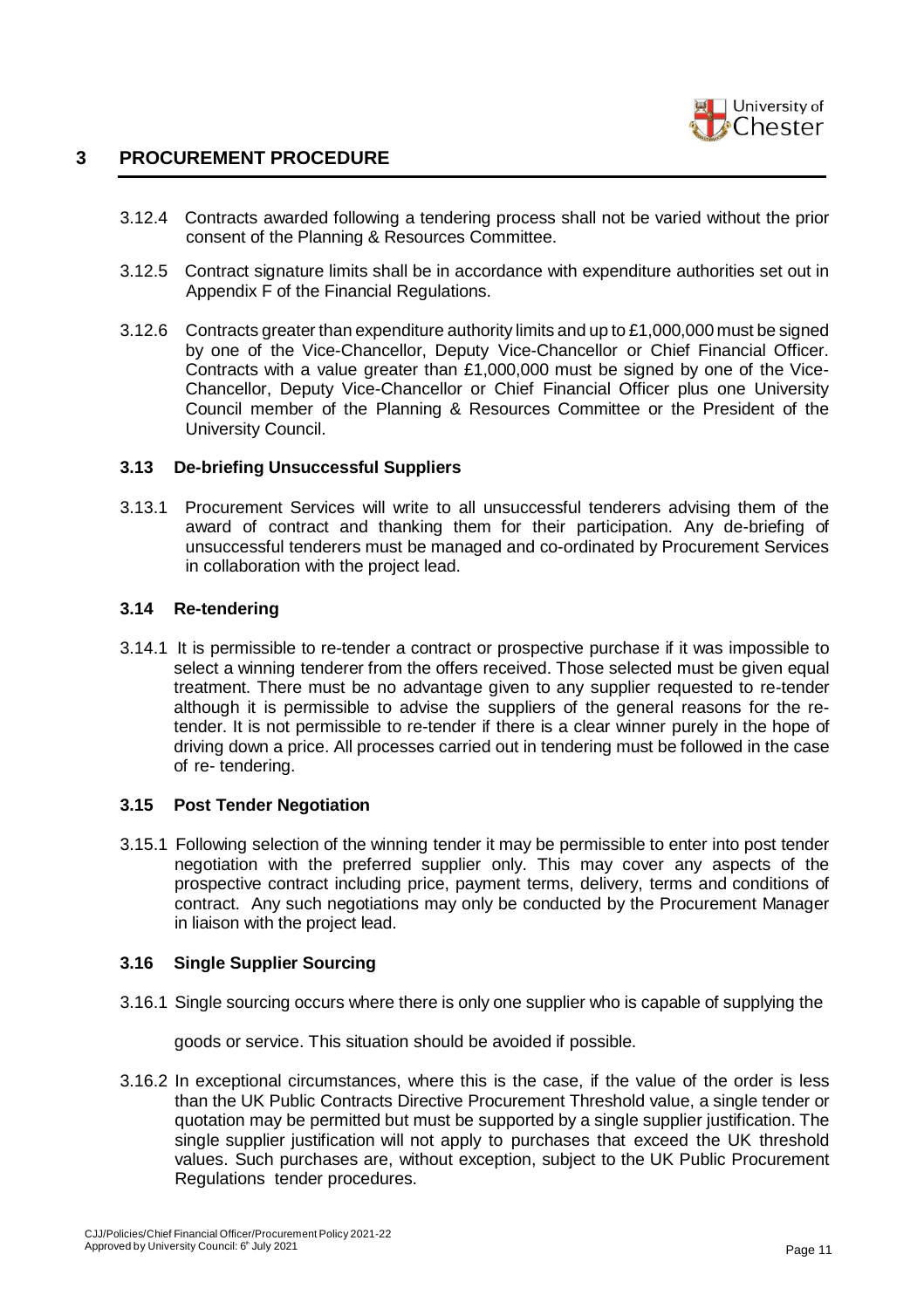

- 3.16.3 In some cases, the broadening of the specifications or the adoption of a new specification will result in more suppliers being able to satisfy the requirement. Where the use of a single supplier is inevitable, care should be taken to ensure overall best value for money is being achieved; for example, by checking suppliers' price lists and benchmarking with industry price indices.
- 3.16.4 For purchases that are externally funded, any conditions imposed by the funding body must also be adhered to in addition to the University Procurement Policy.
- 3.16.5 Please liaise with the Procurement Manager for further advice.

#### **3.17 Exceptions to Tendering**

- 3.17.1 The tendering process is not necessary in the following circumstances:
	- A valid corporate contract exists for the goods, services and/or works to be procured.
	- Franchise fees or Tuition fees to other Colleges, Universities.
	- Research Contracts, ESF Contracts.
	- Student Examination fees, Registration fees and College Corporate fees e.g. Nursing, UCAS fees.
	- Overseas agents commission fees.
	- Payment of Grants to appropriate bodies.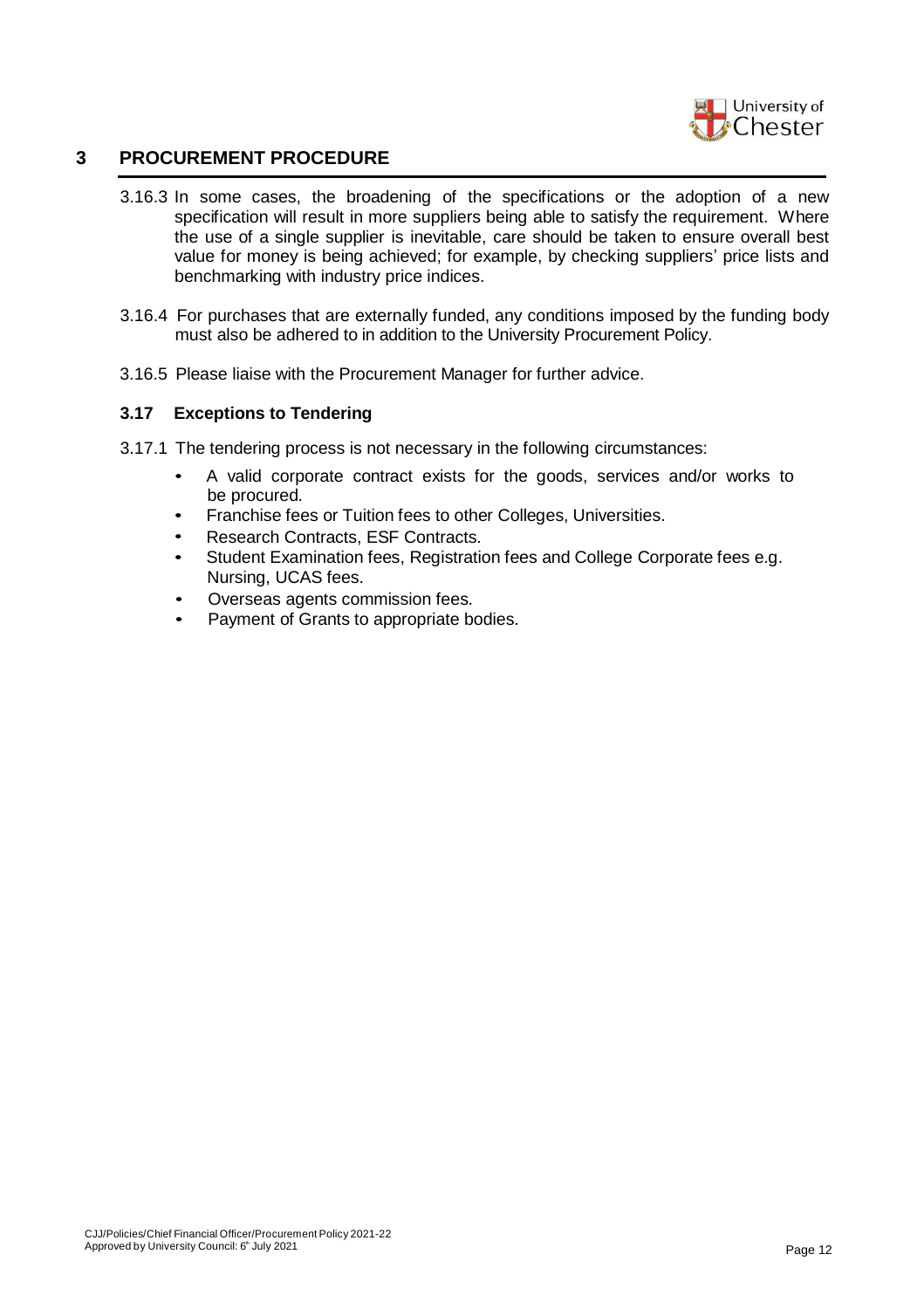

#### **3.18 Additional Exceptions to Quotations & Tendering**

- 3.18.1 The following authority must be sought:
- 3.18.2 For under £50,000 (excluding VAT) expenditure, to allow less than 3 quotations, initial approval must be sought from the Procurement Manager, who will then obtain formal authorisation from the Chief Financial Officer or the Vice Chancellor.
- 3.18.3 For between £50,000 (excluding VAT) and to below UK Public Contracts Threshold expenditure, to allow less than 3 tenders, initial approval must be sought from the Procurement Manager, who will then obtain formal authorisation from the Chief Financial Officer or the Vice Chancellor, with derogation from the President or Deputy President of the University Council. All derogations will be reported to the Planning & Resources Committee. A new derogation approval will be required if a contract is renewed or extended past the period that was initially approved under a derogation.
- 3.18.4 If using internal University of Chester services three quotations are not required, unless it is an external funding body requirement.

#### **3.19 Payments to Charities**

3.19.1 The University is a registered charity and as such cannot make donations to other charities. However, it is permissible to purchase goods or services from another charity.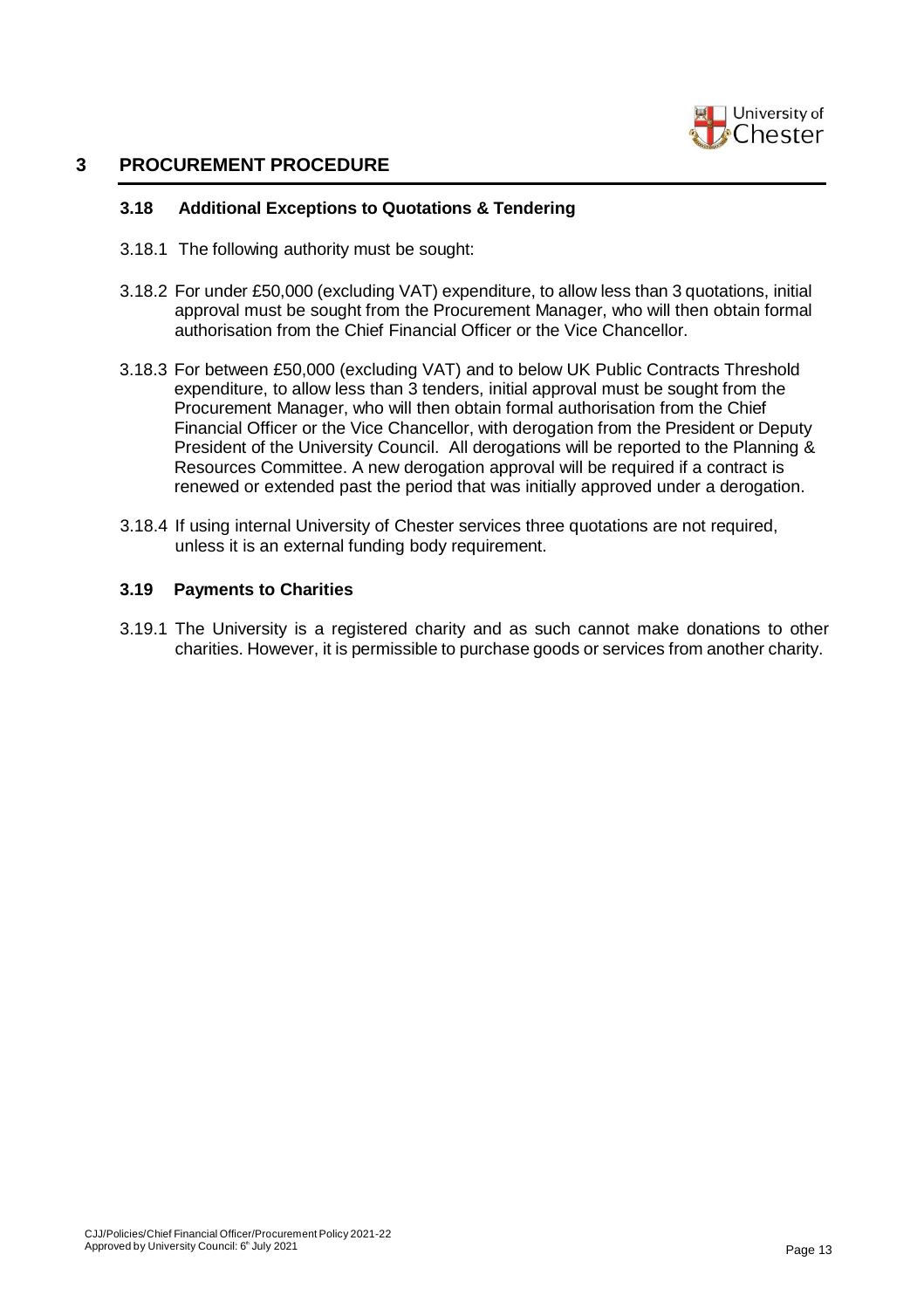

#### **4 FRAMEWORK AGREEMENTS**

4.1 A Framework Agreement is a pre-tendered agreement with an approved supplier or suppliers under which buyers call off their requirements by asking for quotes or running a mini-tender (further competition) and then placing a purchase order or establishing a contract. A framework agreement sets out the terms and conditions under which specific purchases (call-offs) can be made throughout the terms of the agreement. Before "calling off" from a framework, it is important to establish:-

• that our University is eligible to use the framework, by being named on the OJEU/FTS notice and/or framework documentation;

- that the particular framework will meet with our University's requirements;
- the framework period is valid.

One of the advantages of using a Consortia Framework agreement, such as NWUPC's (details below), is the potential savings available because of aggregated volumes and economies of scale, which may prompt appointed suppliers to offer more competitive prices. As each project will have a unique set of requirements, the focus must be in ensuring that our University's requirements can be met. It is imperative to consider the "scope" and therefore the "suitability" of a particular framework to determine whether or not it may indeed meet our University's project needs. As members of NWUPC, NWUPC frameworks should be your first consideration. Before undertaking a tender process, a full options and sourcing appraisal must be conducted.

- 4.1.1 Framework agreements may be awarded for different "Lots", (categories), and may be to a single provider or several providers for the same goods, services or works. When the particular Lot or framework has been awarded to only one supplier and the terms set out in the framework are sufficiently precise to cover the particular call-off, the University can contract with that supplier without further competition.
- 4.1.2 When the Lot or framework has been awarded to more than one supplier there are a number of ways in which a call-off contract can be awarded depending on how the framework was tendered. Guidance will be provided by the contracting Consortia, usually in a User/ Buyers Guide. Call-off procedures include:
	- Direct award: it may be possible to contract directly with the highest scoring/ top ranked supplier when our University requirements are met by those outlined in the original framework tender documents.
	- Direct award through the use of a desktop calculator where award criteria weightings can be varied within set parameters to reflect University requirements.
	- Where the terms laid down in the framework agreement are not precise enough or complete for the particular call-off, all those suppliers within the Lot or framework capable of meeting the particular requirement must be invited to "tender" or "quote" (i.e.: via a further/mini competition). *It is not compliant use of a framework to only seek one single quotation/tender where they are one of several approved suppliers on it unless via a compliant direct award.*
- 4.1.3 Specific conditions, such as the evaluation criteria to be applied to a particular framework/Lot, will vary amongst frameworks. These conditions must be referred to in order to establish whether the University's requirements can be met.
- 4.1.4 In all instances, the principle of seeking "best value" applies and we should avoid a "single supplier justification", unless in exceptional circumstances.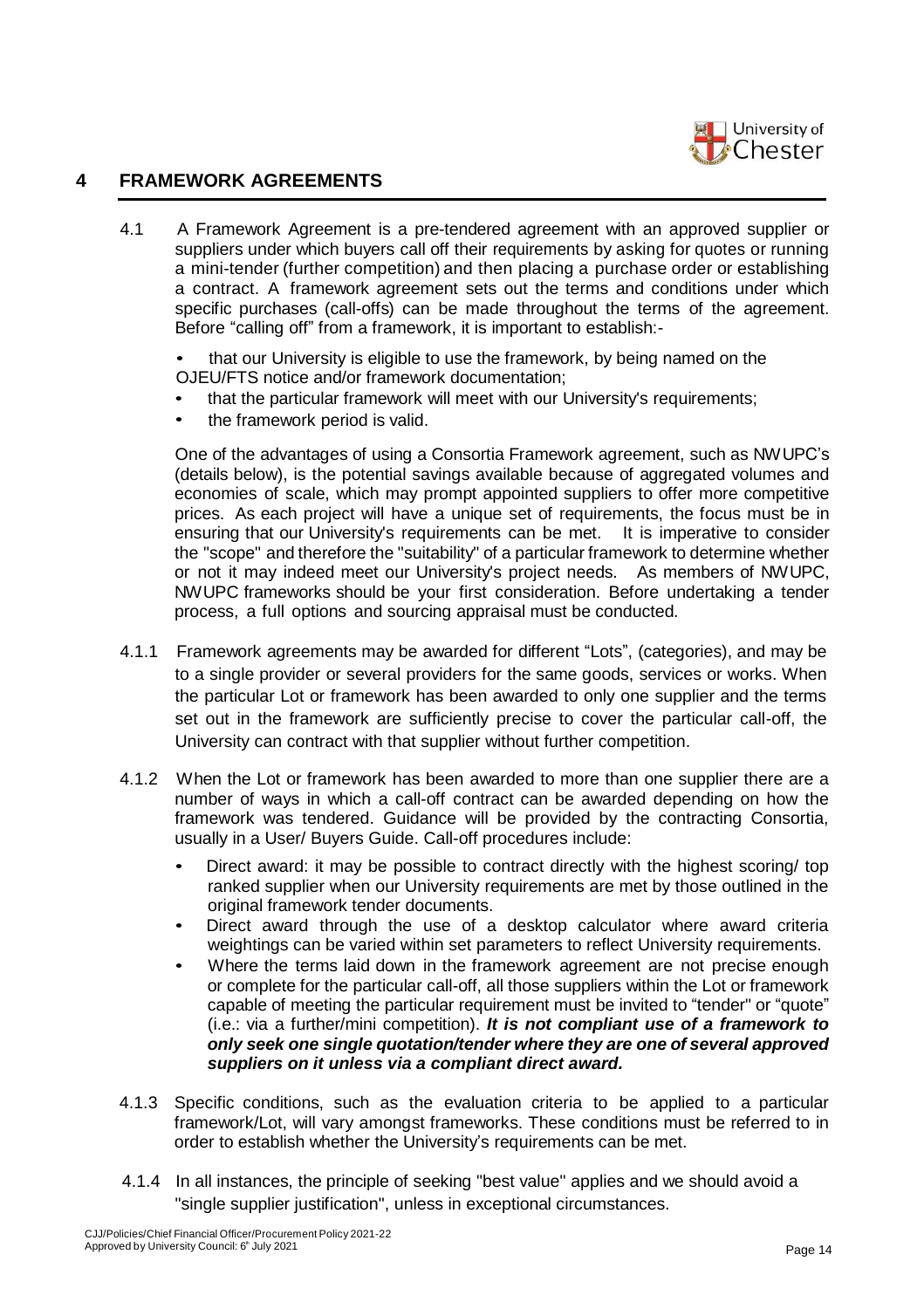

# **4 FRAMEWORK AGREEMENTS**

4.1.5 Organisations that provide a number of frameworks available for the University to use include:

#### • **North Western Universities Purchasing Consortium (NWUPC)**

The University is a member of the North Western Universities Purchasing Consortium (NWUPC).

The University requires that University buyers support any contracts organised by the North Western Universities Purchasing Consortium, (NWUPC), where deemed to provide overall best value. Details of these contracts can be located on the NWUPC website [https://www.nwupc.ac.uk.](https://www.nwupc.ac.uk/)

Please remember: When purchasing under a framework, staff should always mention the framework name and reference number when obtaining quotes. The framework details should also be included on the purchase order, to ensure the University has evidence of using the framework and to ensure the purchase has benefitted from framework terms and discounts.

- **Crown Commercial Service (CCS)** website https://www.crowncommercial.gov.uk
- 4.1.6 Please contact Procurement Services for further advice.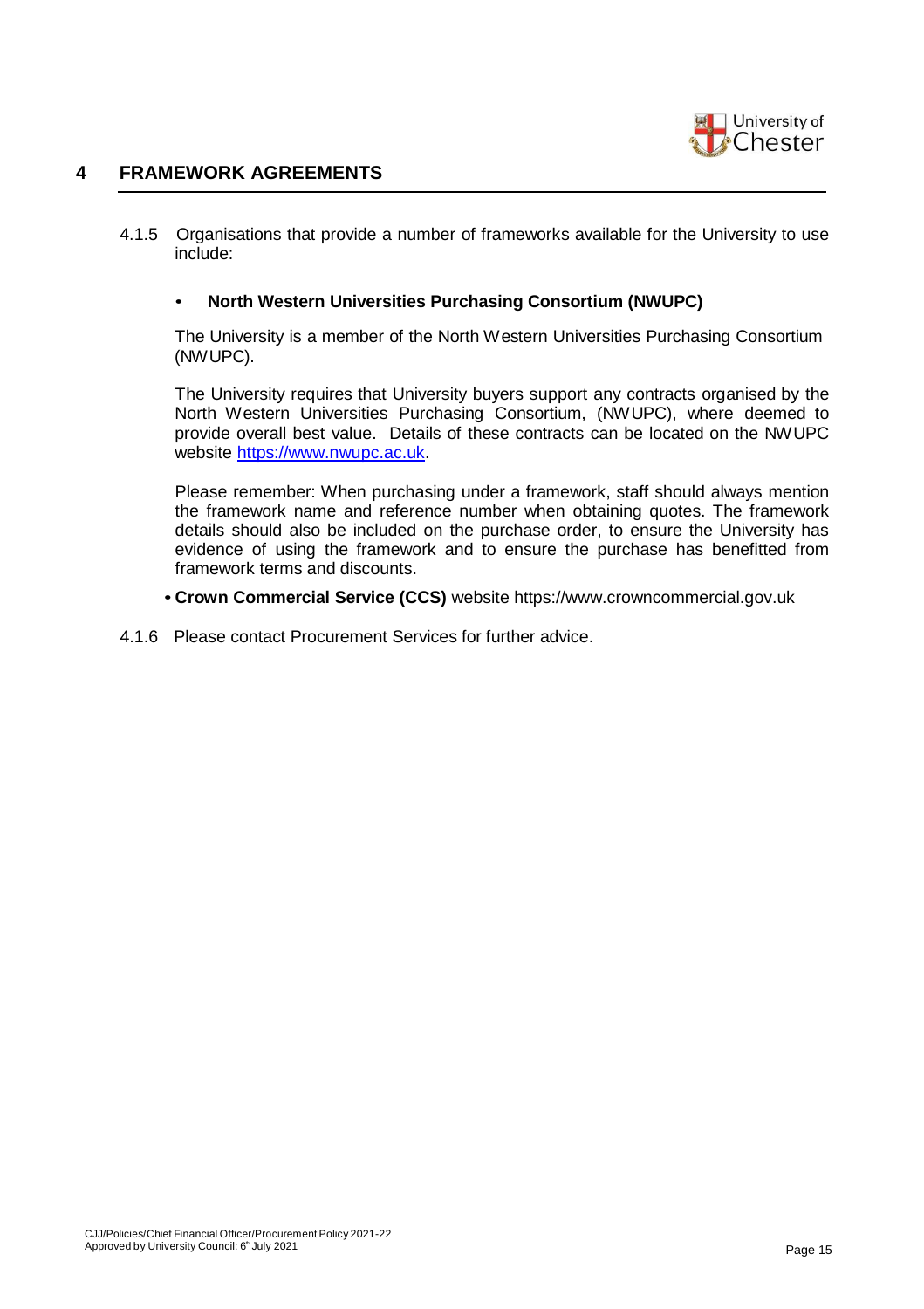

# **5 UNIVERSITY PURCHASING CONTRACTS AND AGREEMENTS**

- 5.1.1 There are a number of purchasing contracts and agreements awarded by Procurement Services which should be adhered to by all authorised purchasers. Additionally, the University supports, wherever possible, purchasing arrangements made by various public sector consortia as discussed in section 4 above.
- 5.1.2 Procurement Services will maintain the University's procurement portal, accessed through the intranet. The website contains information on regular University suppliers and information on many other purchasing and supply matters. Departments must, wherever possible, procure goods and services from contracted suppliers.
- 5.1.3 Notification of any suppliers offering better value for money than the University contracted suppliers should be referred to the Procurement Manager prior to order placement. Before referring to the Procurement Manager, buyers must consider the whole-life cost of the specification and procurement process, (as identified in Appendix 3.).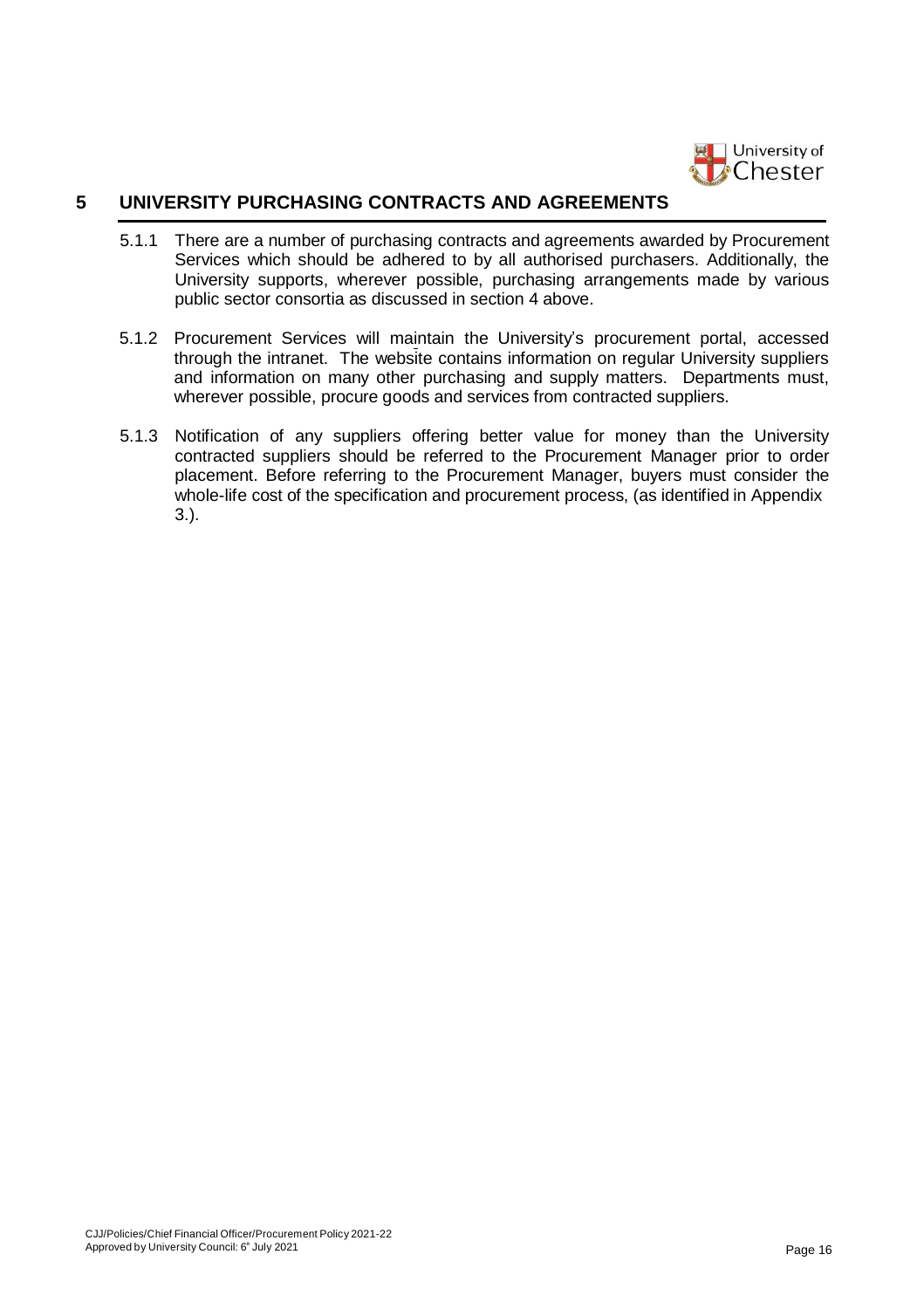

# **6 UK PUBLIC PROCURMENT REGULATIONS AND TENDERS**

- 6.1.1 The UK Public Procurement Regulations set out the legal framework for public procurement. When the UK left the EU at 11pm on 31st December 2020 the requirements to publish in the Official Journal of the European Union (OJEU) changed however the requirements now are very similar to the previous processes. The UK Regulations apply when public authorities seek to acquire goods, works, or services. The Directives have been implemented into national law in the UK by Regulations. The latest Regulations came into force on 1st January 2016 implementing new procurement Directives. Due to the Directives being part of UK law they have currently been retained but amended by The Public Procurement (Amendment etc.) (EU Exit) Regulations 2020.
- 6.1.2 The main change to the previous procedure is that new UK public procurement opportunities will need to be published on the UK e-notification service called Find a Tender service (FTS). The FTS means new UK opportunities will no longer be sent to the Official Journal of the European Union (OJEU). However, for procurements that have been advertised in OJEU before 23:00 on 31st December 2020, then any subsequent notices, such as award notices, will continue to be sent to OJEU for publication. New opportunities for European Funded projects such as ESF and ERDF may still need to be advertised on OJEU as well as FTS.
- 6.1.3 All tenders for goods and services where the resultant contract is expected to be for an amount over the thresholds shown below, must by law, be tendered through FTS or use a compliant consortia framework. It requires contracting authorities to advertise in FTS. Deans of Faculty/Heads of Department must liaise with the Procurement Manager where the Directive becomes relevant to the purchasing process.
- 6.1.4 All University tenders that exceed the UK Procurement thresholds will be administered by Procurement Services.
- 6.1.5 The UK Public Contracts Directive is applicable in cases where the value of a type of supply equals or exceeds laid down thresholds. At 01/01/2020, these are:

| <b>Supply Contracts</b>  | £189,330   |
|--------------------------|------------|
| <b>Service Contracts</b> | £189,330   |
| <b>Works Contracts</b>   | £4,733,252 |

All values exclude VAT and relate to the full life of the contract. The thresholds may change on 01/01/2022 and the UK government are developing a significantly revised procurement regime which may be introduced during 2021-22. Updates will be added to the Procurement Services portal pages as any changes are introduced.

#### **6.2 Choice of procurement procedure**

- 6.2.1 The time allowed for responses or return of tenders depends on which procedure is used. The three most frequently used procurement procedures currently are:
	- The **Open Procedure,** is a one stage process under which all those interested may respond to the advertisement in FTS by tendering for the contract;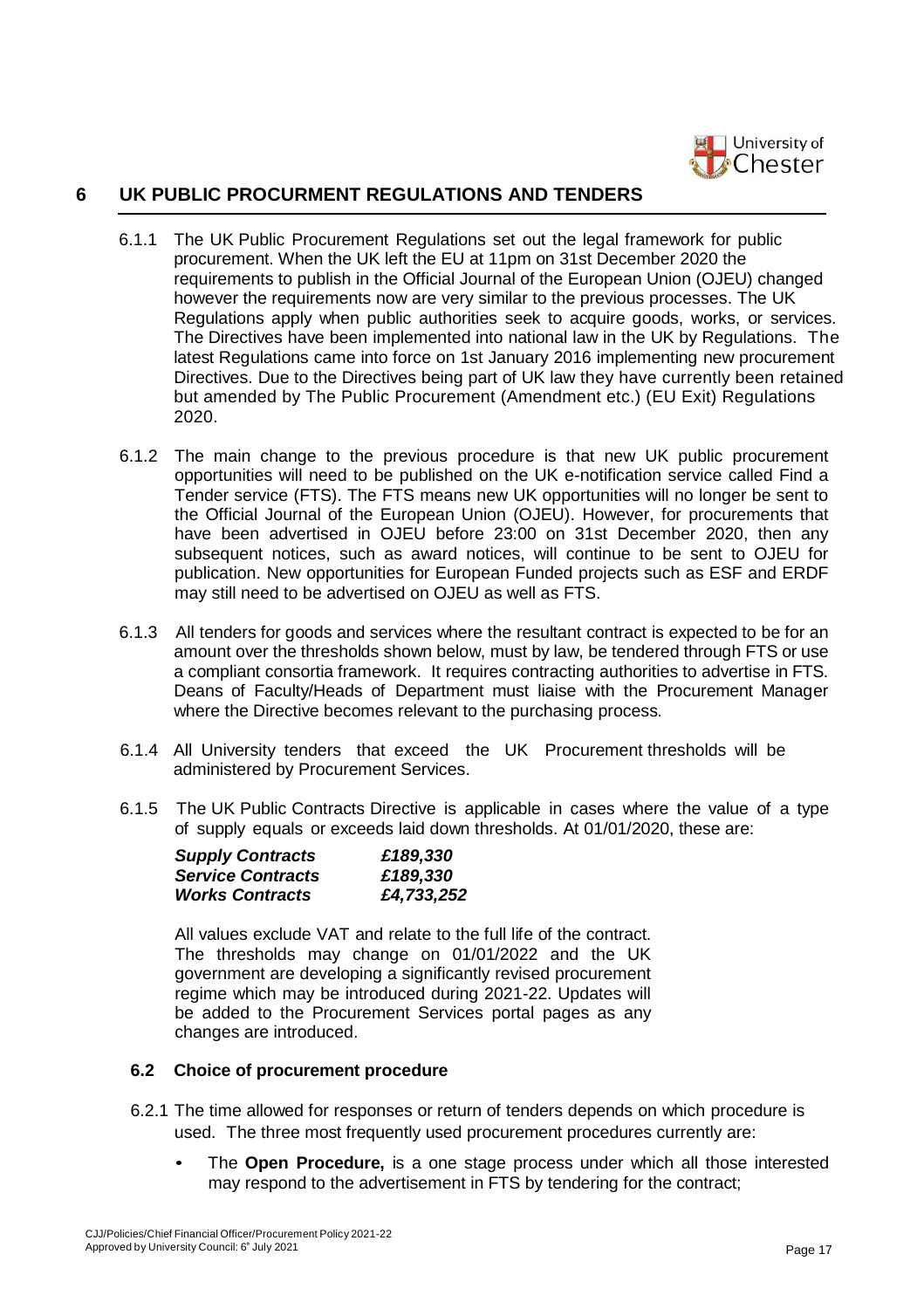

# **6 UK PUBLIC PROCURMENT REGULATIONS AND TENDERS**

- The **Restricted Procedure**, is a two stage process under which a selection is made of those who respond to the FTS advertisement and only they are invited to submit a tender for the contract. This allows purchasers to avoid having to deal with an overwhelmingly large number of tenders;
- The **Competitive Dialogue with Negotiation Procedure,** under which the

purchaser may select one or more persons with whom to negotiate the terms of the contract; conducted in compliance with the FTS notice and UK Regulations.

#### **6.3 Selection & Award Criteria for UK Procurement Regulation Tenders**

- 6.3.1 The Regulations set out detailed criteria that are designed to avoid discrimination on grounds of origin and ensure that all suppliers or contractors are treated on equal terms. The criteria cover:
	- Selection stage the rejection or selection of candidates based on evidence that they are not suitable on specific grounds, including bankruptcy, criminal conviction or failure to pay taxes. Certain offences require, in normal circumstances, a mandatory exclusion.
	- Award stage how requirements for supply of goods, services or works must be specified, avoiding brand names and other references which would have the effect of favouring or eliminating particular providers, products or services – and the requirement to accept equivalent specifications.

#### **6.4 Award of UK Procurement Regulation Tenders**

6.4.1 Upon conclusion of a tender process, contracts must be awarded on the basis of "the most economically advantageous to the contracting authority". A contract award notice must be placed in FTS within 30 days after the award. The notice must include information concerning the company to whom the contract was awarded and the contract value. Contract and award notices must also be placed on Contracts Finder.

#### **6.5 Externally Funded Procurement Projects**

6.5.1 As a minimum, any conditions imposed by the funding body must also be adhered to, by reference to the funder's latest policy and guidance documents.

#### **6.6 Externally Funded Procurement Projects – After Funding Has Ended**

6.6.1 In ERDF/ ESF or similarly funded projects, once the funding linked to a tender has ended, if the goods or services are still in use then the usual University procurement routes can be used for parts and maintenance etc. This includes the use of consortia frameworks.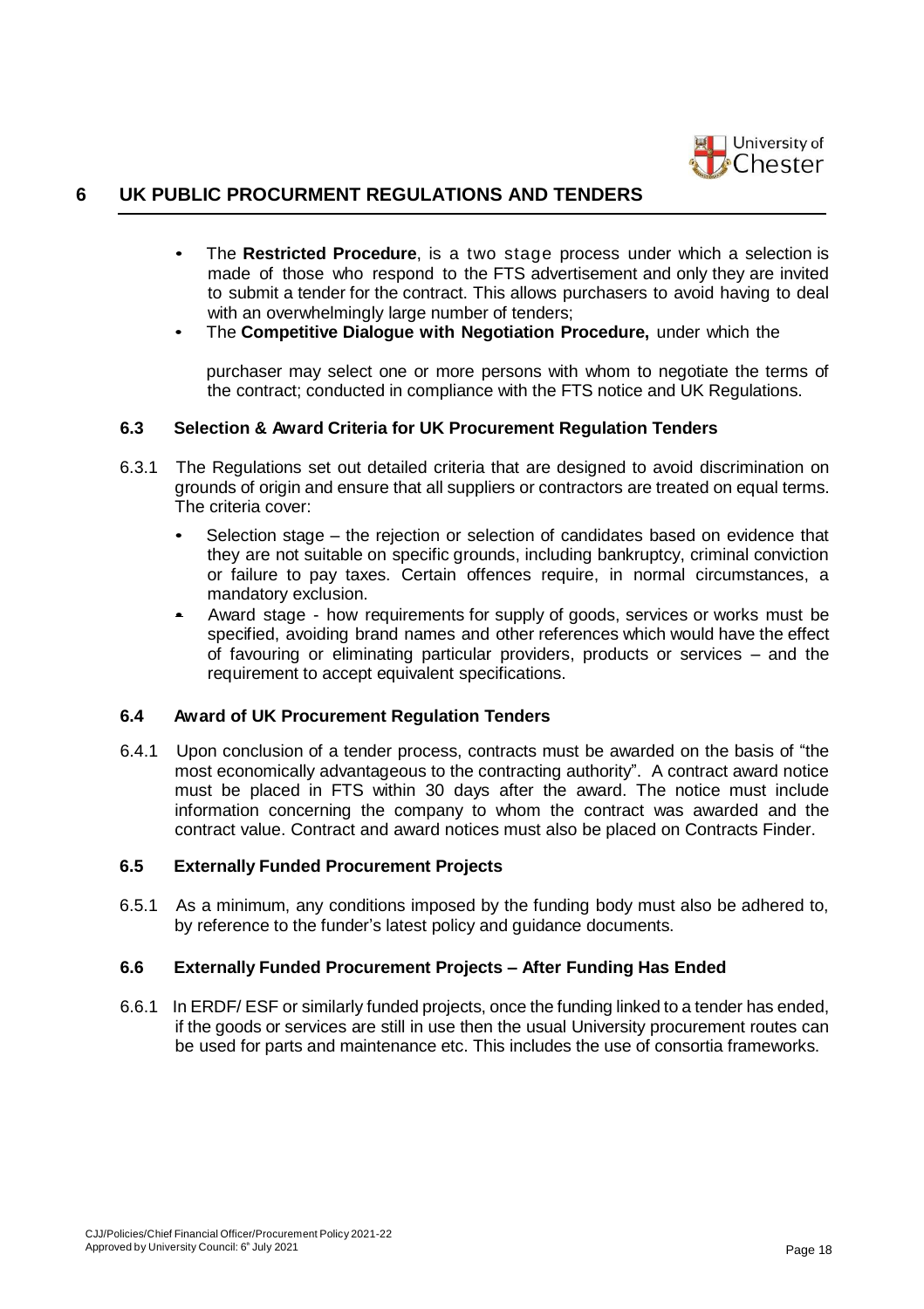

# **LIMITS WITHIN THE FINANCIAL REGULATIONS**

| Petty Cash: single item payment                                                                                                                                                                                                                                                                                                                                                                          | £150                                                                                                                                                                                                                                                                                                                                                                                                                                                                       |  |  |  |  |
|----------------------------------------------------------------------------------------------------------------------------------------------------------------------------------------------------------------------------------------------------------------------------------------------------------------------------------------------------------------------------------------------------------|----------------------------------------------------------------------------------------------------------------------------------------------------------------------------------------------------------------------------------------------------------------------------------------------------------------------------------------------------------------------------------------------------------------------------------------------------------------------------|--|--|--|--|
| Bad Debt Write-off limits are as per the Debt Policy. The Vice-Chancellor<br>£20,000<br>shall inform the Audit & Risk Management Committee of bad debts written<br>off that exceed:                                                                                                                                                                                                                      |                                                                                                                                                                                                                                                                                                                                                                                                                                                                            |  |  |  |  |
| Quotations: All purchases not tendered                                                                                                                                                                                                                                                                                                                                                                   | £4,999                                                                                                                                                                                                                                                                                                                                                                                                                                                                     |  |  |  |  |
|                                                                                                                                                                                                                                                                                                                                                                                                          |                                                                                                                                                                                                                                                                                                                                                                                                                                                                            |  |  |  |  |
| <b>Goods, Services &amp; Works</b><br>These values exclude VAT<br>(Not Externally Funded)<br>(For requirements that are<br>renewable annually, thresholds<br>are based on estimated total<br>spend from the last 4 years).                                                                                                                                                                               | £4,999 & under: Minimum of one quotation.<br>£5,000 to £49,999: Minimum of three requests for quotations<br>from different suppliers, selecting the one offering best Value<br>For Money (VFM).<br>£50,000 to below UK Thresholds: Minimum of three requests<br>for tender submissions<br><b>UK Procurement Thresholds: At 1.1.2020, these are:</b><br><b>Supply Contracts</b><br>£189,330<br><b>Service Contracts</b><br>£189,330<br><b>Works Contracts</b><br>£4,733,252 |  |  |  |  |
| The University may, but shall not be obliged, to advertise sub-UK Procurement threshold<br>procurement opportunities, unless required by external funding bodies.                                                                                                                                                                                                                                        |                                                                                                                                                                                                                                                                                                                                                                                                                                                                            |  |  |  |  |
| <b>Externally Funded</b><br><b>Procurement Projects</b>                                                                                                                                                                                                                                                                                                                                                  | As a minimum, any conditions imposed by the funding body<br>must also be adhered to, by reference to the funder's latest<br>policy and guidance documents.                                                                                                                                                                                                                                                                                                                 |  |  |  |  |
| <b>Pre-Quotation/Tender Due Diligence:</b>                                                                                                                                                                                                                                                                                                                                                               |                                                                                                                                                                                                                                                                                                                                                                                                                                                                            |  |  |  |  |
| Department/Faculty must ensure that:-                                                                                                                                                                                                                                                                                                                                                                    |                                                                                                                                                                                                                                                                                                                                                                                                                                                                            |  |  |  |  |
| a) sufficient budget is available to meet the anticipated contract expenditure and where<br>appropriate, have obtained any necessary pre-approval prior to commencing a tender process;<br>reasonable and sufficient timescales have been allowed for a fully compliant procurement<br>b)<br>procedure to be conducted. Timescales should consider the needs of suppliers and the<br>evaluation process. |                                                                                                                                                                                                                                                                                                                                                                                                                                                                            |  |  |  |  |
| any known or potential conflicts of interest which may influence a specification or award<br>C)<br>decision must be declared prior to obtaining quotations or conducting a tender process.                                                                                                                                                                                                               |                                                                                                                                                                                                                                                                                                                                                                                                                                                                            |  |  |  |  |
| <b>Tender Returns &amp; Opening:</b><br>All tenders must be returned via the University's e-tendering portal, In-Tend and are to be opened<br>by one of the Academic Secretary, Procurement Manager and Chief Financial Officer.                                                                                                                                                                         |                                                                                                                                                                                                                                                                                                                                                                                                                                                                            |  |  |  |  |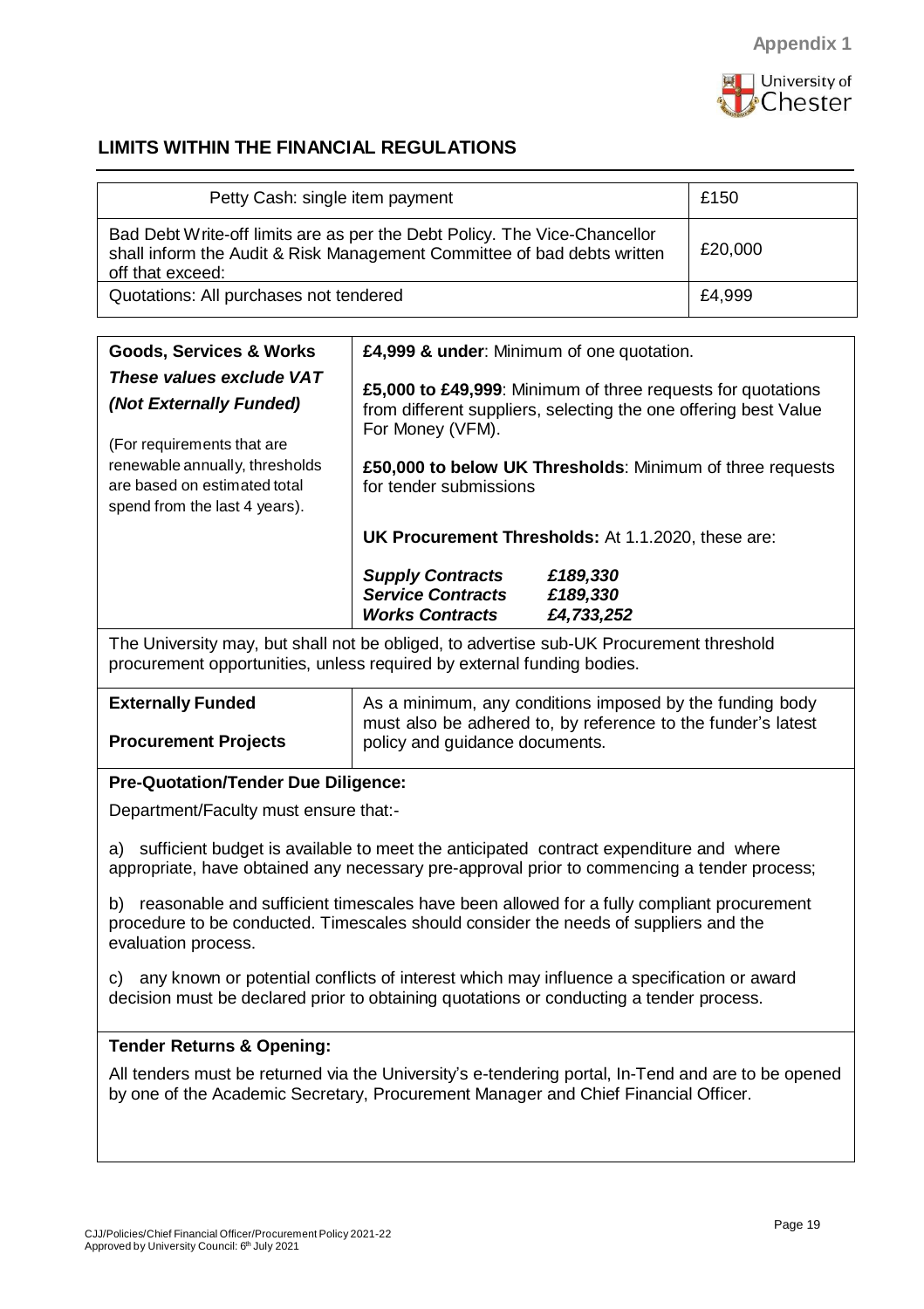

# **LIMITS WITHIN THE FINANCIAL REGULATIONS**

#### **Tender Evaluation & Award Decision:**

Department/ Faculty must provide Procurement Services, or in their absence; the Chief Financial Officer, with details of the Tender Analysis/Report using the Evaluation Matrix workbook which will be prepared by Procurement Services. The matrix must identify the ranking position of all tenderers, breakdown the evaluation scores against the tender criteria and confirm as to whom the award is to be made. Include information that further substantiates the decision in the "Comments" cells which support the analysis of the tender documents and awarded scores. The comments are a vital record of the panel's scoring decisions and will help inform feedback to tenderers. Information provided will be ratified by a member of Procurement Services and/or Chief Financial Officer, prior to the tender being awarded.

#### **Tender Award:**

Award letters are to be approved and authorised by the Chief Financial Officer. Until authorisation has been confirmed, details of the tender evaluation and proposed award decision must remain confidential to the University and not be disclosed to tenderers.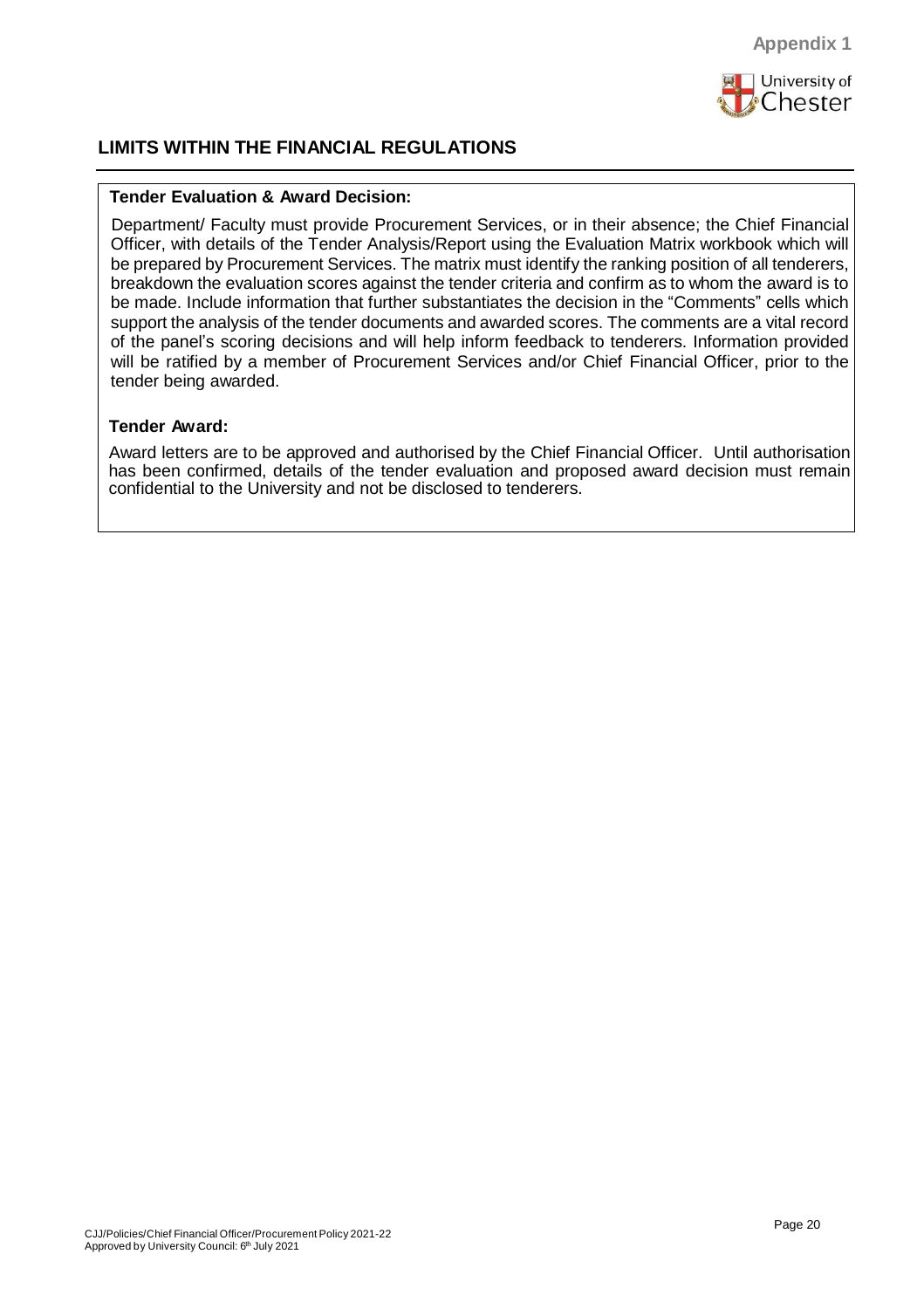

# **SUMMARY OF VFM RESPONSIBILITIES**

The table below summarises the VFM responsibilities of all University staff:

| <b>ROLES</b>                                                                            | <b>RESPONSIBILITIES</b>                                                                                         |
|-----------------------------------------------------------------------------------------|-----------------------------------------------------------------------------------------------------------------|
| <b>Planning &amp; Resources</b>                                                         | <b>University Council</b><br>$\bullet$                                                                          |
| <b>Committee</b>                                                                        | Ensure VFM from public funds and deployment of<br>$\bullet$<br>University's resources                           |
| <b>Audit &amp; Risk Management</b>                                                      | OfS Audit Code of Practice<br>$\bullet$                                                                         |
| <b>Committee</b>                                                                        | Ensure risk and audit compliance in VFM activities<br>$\bullet$                                                 |
| <b>Strategic Executive Team</b>                                                         | Executive responsibility for VFM<br>$\bullet$                                                                   |
| <b>Secretary to University</b><br>Council / Audit & Risk<br><b>Management Committee</b> | Inform University Council and Audit & Risk<br>$\bullet$<br>Management Committee of VFM issues                   |
|                                                                                         | Finance Department, accounting and financial<br>$\bullet$<br>management                                         |
| <b>Chief Financial Officer</b>                                                          | Chair of VFM Steering Group<br>$\bullet$                                                                        |
|                                                                                         | <b>University Financial Regulations</b><br>$\bullet$                                                            |
|                                                                                         | Making payment to suppliers<br>$\bullet$                                                                        |
|                                                                                         | <b>Procurement Services</b><br>$\bullet$                                                                        |
| <b>Procurement Manager</b><br>(reports to Chief Financial Officer)                      | University wide procurement<br>$\bullet$                                                                        |
|                                                                                         | Procurement strategy, policy & procedures<br>$\bullet$                                                          |
|                                                                                         | VFM Steering Group & Plan<br>$\bullet$                                                                          |
| <b>Deans, Departmental</b><br><b>Heads, Budget &amp; Grant</b>                          | Observe procurement & VFM procedures<br>$\bullet$                                                               |
| <b>Holders</b>                                                                          | Procuring within defined budgets<br>$\bullet$                                                                   |
| <b>Managers</b>                                                                         | Maintain awareness and adherence to procurement<br>$\bullet$<br>and VFM practices in own operational areas      |
|                                                                                         | Seek and maximise VFM<br>$\bullet$                                                                              |
| <b>Staff</b>                                                                            | Bringing to management's attention opportunities for<br>$\bullet$<br>procurement improvement or VFM initiatives |
| <b>University Buyers</b>                                                                | Observe procurement & VFM procedures<br>$\bullet$                                                               |
| <b>Network</b>                                                                          | Disseminate good practice, advising on and<br>$\bullet$<br>suggesting opportunities for improvement             |
| <b>NWUPC Category</b>                                                                   | Feedback opportunities for improvement to NW UPC<br>$\bullet$                                                   |
| <b>Representatives</b>                                                                  | Disseminate NW UPC contract and supplier<br>$\bullet$<br>performance information to Departments/Faculties       |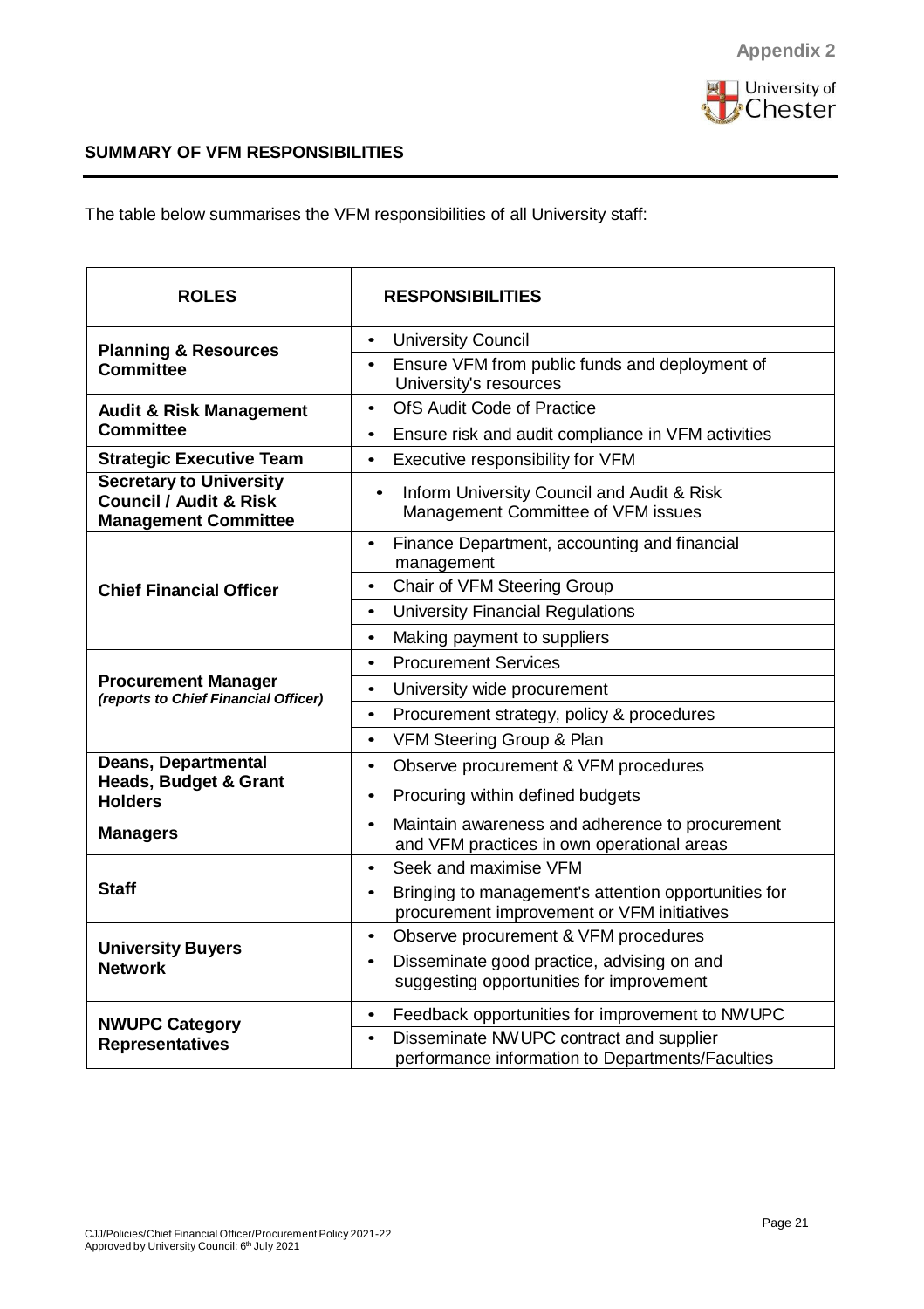

# **SPECIFICATION WRITING**

- 1.0.0 The specification should include all factors that would enable an award to the most economically advantageous tenderer. It should consider the "whole-life cost" of the entire requirement and can include:
	- **Essential & Desirable Criteria**
	- Minimum Criteria which **must** be met (should be reasonable and achievable)
	- Delivery Lead Times and Special Delivery Requirements
	- Installation & Set Up
	- Length of Warranty or period of free maintenance
	- Maintenance costs
	- Checks to ensure that the selected supplier has the capability to supply and maintain the selected system effectively. References can be sought from other customers of the supplier if required
	- Future upgrade of system, equipment or software
	- Spares/Replacements and costs of such parts
	- Decommissioning costs
	- Disposal Costs Eventual disposal and replacement cost, the likely sale or scrap value
	- Energy Usage Running costs, (e.g. spares, consumable items, fuel, water, electricity)
	- Sustainability & Environmental including the source of material of construction, energy usage, harmful emissions, working practices, materials used in maintenance or operation and appraisal of the environmental impact of the equipment or service being offered
	- Social Value initiatives that could be delivered through the contract.
	- Adaptations & Refurbishment costs (associated with any building work), including the cost of any required building or services alterations. Please liaise with the Estates & Facilities Department
	- **Training Costs**
	- Labour costs (i.e. variations in costs of operating the equipment)
	- Health & Safety Issues
	- Commercial & Legal Risks
	- Terms of Payment
	- Foreign Exchange Risks and costs, particularly any increases in associated costs following the departure of the UK from the EU
	- Service Delivery
	- Invoicing & Account Management
	- Supplier Relationship Management
	- Firmness of Price (Fixed)
	- Actual Price including a breakdown of the stated cost of the equipment/service (excluding VAT if applicable)
	- Terms and conditions of contract offered ensuring that areas such as warranty, equipment performance or service level guarantees, payment terms, spares availability and delivery insurance are covered. Advice should be sought from both the Procurement Manager and the Chief Financial Officer before agreement is given to any amendments to contractual terms and conditions
	- The cost of the procurement process itself, which should not be disproportionately high in relation to the value or importance of the subject matter
- 1.1.0 Advice may be sought at all times from the University Procurement Manager.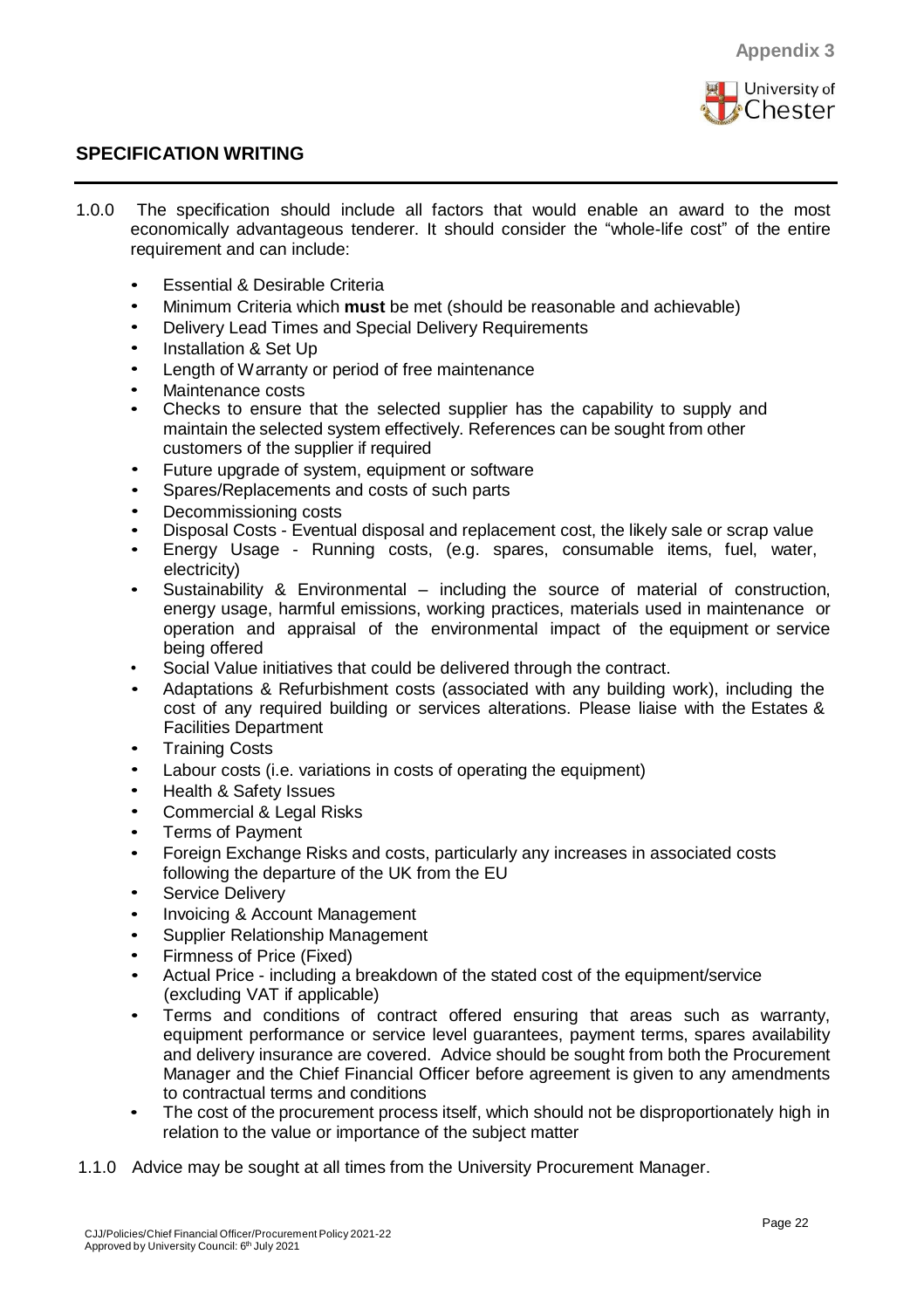

- 1.0.0 All goods and services must be purchased using either the Business World finance system or Purchasing Card. All orders must be raised excluding VAT and must state clearly the quantities, prices, discounts and any special terms of supply. The University does not undertake to accept liability for the payment of any invoice unless the goods have been supplied in response to an official order authorised by an approved signatory.
- 1.1.0 Before a purchase order can be raised the supplier concerned must have been registered on the University's finance system. Departments must, wherever possible, use corporate contracts.
- 1.2.0 In cases where it is necessary to register a new supplier, departments are required to:-
	- obtain the supplier's remittance information, payee name, bank name, address and account information and other important information – please see **Request for Company and Bank Details** document template on the New Supplier Requests page on portal. This must be provided on the supplier's letter-headed stationery or included in an email, evidencing the source/sender of the information;
	- complete the online New Supplier Request Form which will be approved by designated members of Procurement Services and Human Resources, when applicable. It will then go on to the Finance – Purchase Ledger team for review and, if approved, they will set the supplier up on Business World.
- 1.3.0 The online New Supplier Request Form is accessible from Procurement Services portal page from this link: [https://portal1.chester.ac.uk/procurement/Pages/newsupplier.aspx.](https://portal1.chester.ac.uk/procurement/Pages/newsupplier.aspx)

The Finance Department will create the new supplier on Business World and the requesting department will be notified when the account has been set up. 'User Guides' are accessible from this link:

<https://portal1.chester.ac.uk/Pages/BusinessWorld.aspx>

- 1.4.0 University standard terms and conditions of purchase are invoked by reference on the face of all purchase orders.
- 1.5.0 All orders must be approved by the appropriate authorised signatory in accordance with the current University approval limits, which may be varied from time to time by the Vice-Chancellor.
- 1.6.0 Expenditure on a single item in excess of £1,000.00 shall require the approval of the Dean of Faculty or other Senior Officer with appropriate authority. Expenditure above £10,000.00 requires the authorisation of a member of the Strategic Executive Team or appropriate member of the Senior Leadership Team. Expenditure above £100,000 requires the authorisation of the Vice-Chancellor or the Deputy Vice-Chancellor.
- 1.7.0 It is a mandatory requirement that the person authorising an invoice for payment must be different from the person who has certified receipt of those goods (segregation of duties).
- 1.8.0 It is essential that accurate prices are quoted on purchase orders. Prices should be based on a quotation, tender, contracted prices or a valid price list.
- 1.8.1 Note: Omitting the purchase price is equivalent to a promise to pay a sum of money to be determined by the supplier. Including the price gives both parties to the contract the opportunity to repudiate on the basis of price. This is an important safeguard. Furthermore, accurate pricing on orders facilitates payment reconciliation and ensures accurate commitment accounting.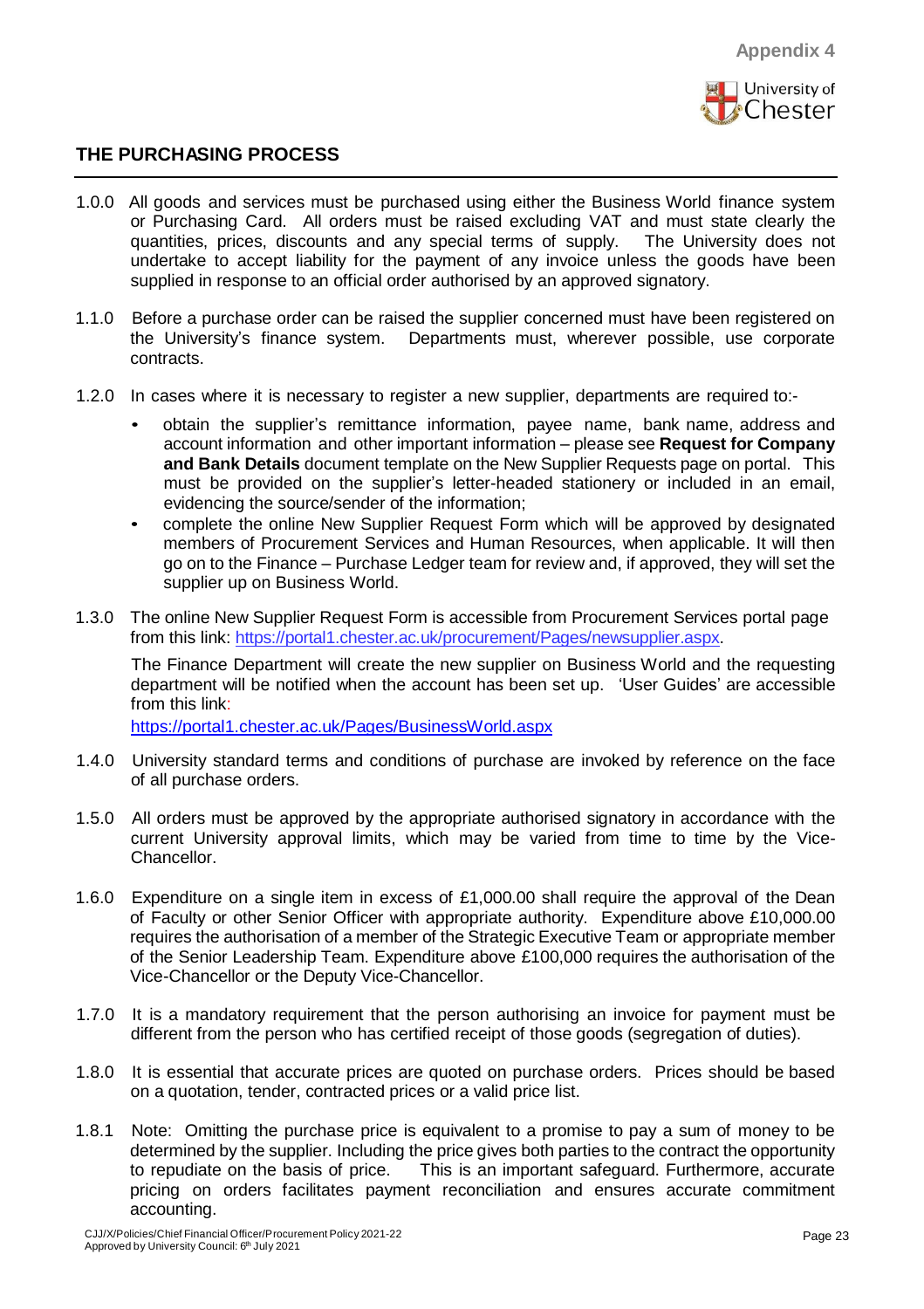

- 1.9.0 Retrospective orders must be avoided and if necessary, restricted to low value orders (£4,999 or less). A confirmation order should be created immediately after the commitment has been made and must be forwarded to the supplier without delay. It should be clearly marked "confirmation" to avoid a second delivery of the same goods/further provision of the service.
- 1.10.0 In the event of a complaint against a supplier that necessitates the withholding of payment, this complaint must be promptly and clearly communicated to the supplier in writing by the Dean of Faculty/Head of Department. Copies of any relevant correspondence should be sent to the Chief Financial Officer and Procurement Manager for information and to the Finance Office, Purchase Ledger section. Telephone complaints do not constitute adequate notice to the supplier, who may continue to press for payment to the point of litigation. The Procurement Manager can advise or assist in particular cases.
- 1.11.0 The University of Chester is only eligible for VAT zero rating of certain supplies, after providing the supplier with a zero rating certificate, specifically:
	- i) Laboratory equipment and consumables for use in medical research and medical training only (this does not include animal research);
	- ii) Some types of advertising;
	- iii) Some types of printing
- 1.12.0 Under the VAT Act 1994 Schedule 8 VAT may be zero rated on the purchase of certain medical, scientific, computer, video, sterilising, laboratory or refrigeration equipment of use in medical or veterinary research, training, diagnosis or treatment. This legislation also applies to the servicing or repairs of eligible equipment provided it was originally purchased VAT zero rated. A VAT exempt certificate will be completed, signed and attached to the purchase order by the Finance Department before forwarding to the supplier. It is imperative that the Finance Department is informed by the faculty/department prior to the purchase order being forwarded to the supplier. Detailed guidance notes for the zero rating of VAT and the specific certificates that must be used are available from the Finance Department.
- 1.13.0 Applications for duty relief on goods imported from non-UK countries are handled through the Finance Department (i.e. the imports can be zero rated). Relief may be applied to scientific instruments and apparatus imported for use in medical/veterinary research or medical training. Spare parts and accessories for such equipment may also be eligible for duty relief. Donated medical equipment imported for medical purposes may also be eligible for duty relief (VAT notice 340, issued May 2017). When purchasing equipment that might fall within this category, please contact the Finance Department.

#### 2.0.0 **Purchase Order Placement**

2.1.0 For goods and services available from competing suppliers, at least 3 quotations must be sought when the value of the supply exceeds £4,999 (excluding VAT). This requirement is not applicable to purchases already tendered for, such as following an award of a corporate contract, or following a further competition from a consortia framework, whereby the "most economically advantageous tender" would have been appointed and thus deemed to represent best Value for Money.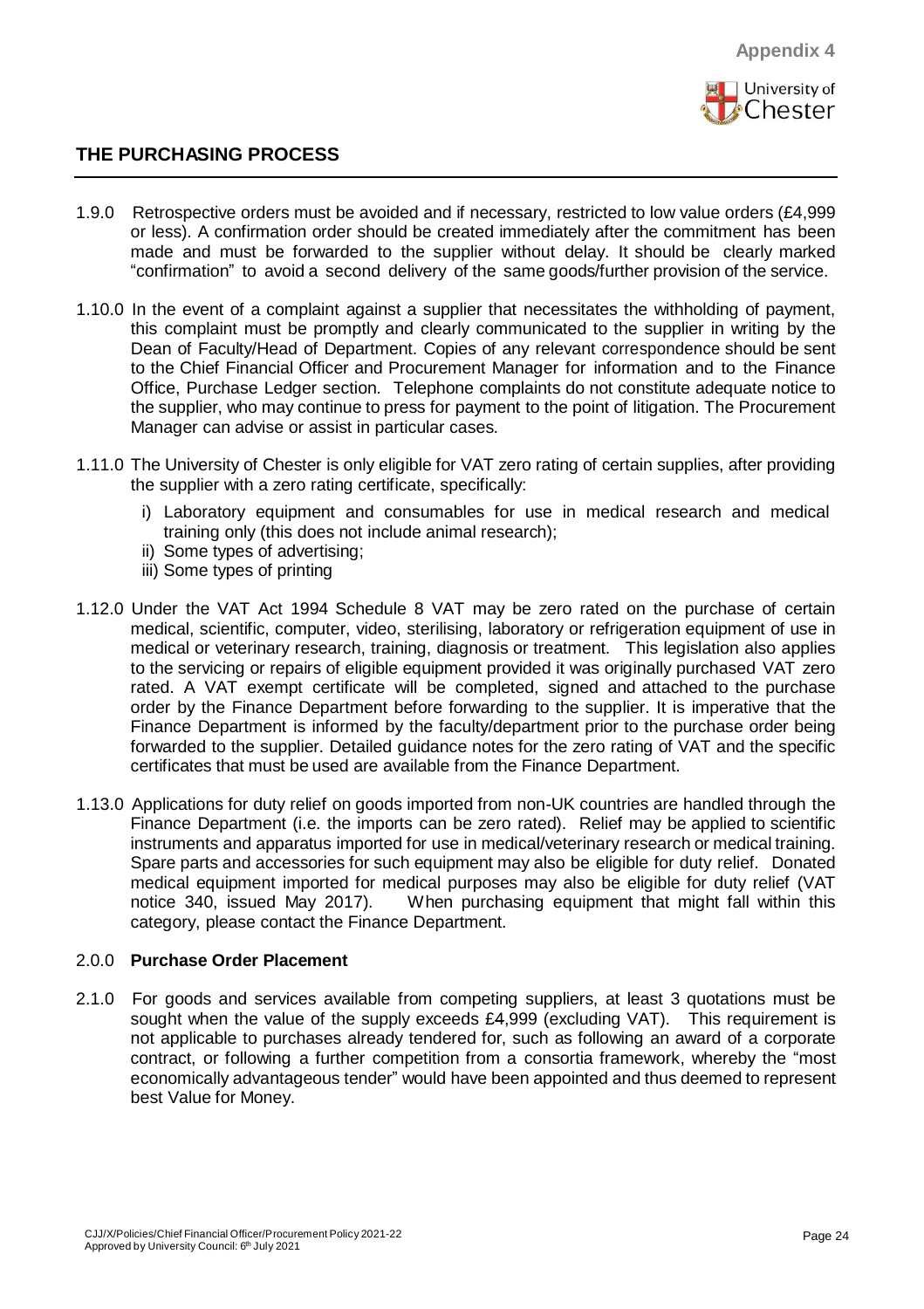

#### 2.2.0 **Ordering from North Western Universities Purchasing Consortium – (NWUPC)**

#### 2.2.1 **For Orders between £5,000 to £49,999, (£6,000 to £59,999 including VAT):-**

As the University is a member of NWUPC, staff are encouraged to first seek quotations, from suppliers listed on their frameworks.

#### 2.2.2 **For Orders above £50,000, (Above £60,000 including VAT):**

Orders are only to be raised, following the award of a further competition, from a consortia framework, unless a direct award has been permitted. Please refer to Procurement Services for advice.

#### 2.3.0 **Values in Purchase Orders:-**

- Order values must exclude VAT. Where possible, the order should be itemised accordingly, e.g. if goods are for £80,000 and it is for 4 items @ £20,000 each, in the "Value" box, enter 20,000 and in the "Quantity" box, enter "4".
- For Services that are for £80,000 and work is carried out as per a schedule over a number of months, then the schedule of work completed should be reflected in the order and broken down e.g. £10,000 per stage completed over 8 months – in the "Value" box, enter 10,000 and in the "Quantity" box, enter "8".
- This will ensure that costs can be allocated and apportioned correctly to the budget code and payment is made when work has been completed depending on which stage has been completed.
- Please refer to the 'User Guides' 'Requisitions/Purchase Orders' on portal for full details of requirements:<https://portal1.chester.ac.uk/Pages/BusinessWorld.aspx>

#### 3.0.0 **Raising Purchase Orders on the Finance System**

- 3.1.0 For Audit purposes, when raising purchase orders on the Finance System, please state within the order, in the internal text page:-
	- *Where Quotations have been obtained* '3 quotes obtained.'
	- *Where Tenders have been conducted* 'Tendered via Procurement, tender reference (e.g.: 2021–Jan-01)'. Also, include the award date, if you have these details.
- 3.1.1 Quotes/tenders do not need to be forwarded to Finance but are to be kept by the requisitioning department/faculty for audit purposes.

#### 4.0.0 **Receipting Goods/Services on the Finance System**

- 4.1.1 Only "RECEIPT" orders WHEN goods/ services/ works have actually been received or carried out, UNLESS the order is for future dated travel or for future dated conferences that require payment in advance.
- 4.1.2 Please ensure all goods/services have been receipted on the Finance System before the scheduled payment run dates (lists of dates are available from Finance Department).

#### 5.0.0 **Payment Processing**

5.1.0 For purchases where "quotations" have been sought, the order raised must state this and the applicable quote/reference number obtained.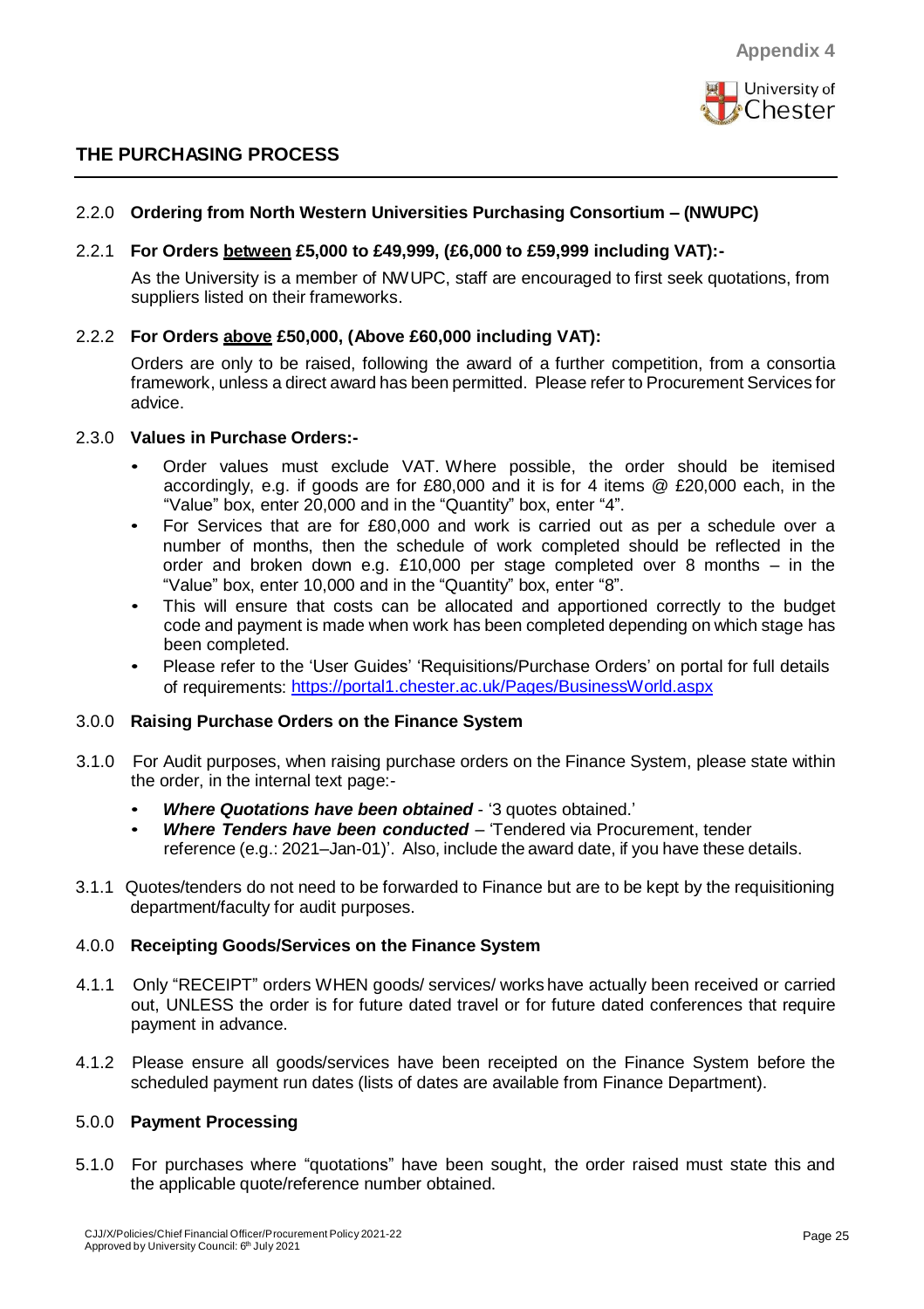

- 5.2.0 Where quotations are not available, a written explanation must be provided to the Chief Financial Officer, who will consider varying this requirement. Approval must have been received in writing from the Chief Financial Officer before the order is placed.
- 5.3.0 For purchases where "tenders" have been conducted via Procurement Services, confirmation that the order relates to a contract award from a tender process must be passed to the Finance Office, with the approved invoice, for the supply.
- 5.4.0 Once an order is raised within the Finance System, it is routed to the approver to approve. Once approved, the order is transmitted to the requisitioner who can then send the order onto the supplier. Finance are currently working with faculties and departments on a pilot project for appropriate Purchase Orders to be emailed directly from Business World to suppliers after approval.
- 5.5.0 The University does not undertake to accept liability for payment of invoices unless goods have been supplied against an official purchase order; or they are invoices relating to exceptions e.g. for utilities, rent and rates, that have been authorised and processed in accordance with procurement procedures. In situations where a liability has been improperly accrued to the University, it reserves the right to recover the cost from the offending individual.
- 5.6.0 There are four mechanisms for purchasing goods and services:
	- Purchase orders.
	- Small petty cash purchases.
	- Approved supplier's websites.
	- University purchasing card within the relevant card limit.

The University purchasing card programme, operated by NatWest is managed and monitored by the Finance Department. Purchasing card holders have delegated authority to purchase goods or services for and on behalf of their department using the purchasing card payment mechanism. The regulations concerning the use of purchasing cards are available from the Finance Department.

The benefits of purchasing cards are considerable:

- Cards allow holders to respond to the University's purchase demands quickly and efficiently, without unnecessary administrative burdens.
- With the reduction in the amount of purchase orders raised by using the card, there is a subsequent reduction in the number of invoices to be matched.
- The volume of routine, non-added value tasks is reduced.

Purchase card holders are required to code and upload receipts in respect of transactions in a timely manner and at the latest at the end of each calendar month. Failure to undertake this could result in a purchasing card being withdrawn.

- 5.7.0 Telephone orders are not allowed unless via University Purchasing Cards.
- 5.8.0 The University will constantly review its purchase ordering procedures to take advantage of any e-procurement developments. The use of online ordering and e-procurement can improve ordering methods and provide transaction efficiencies.